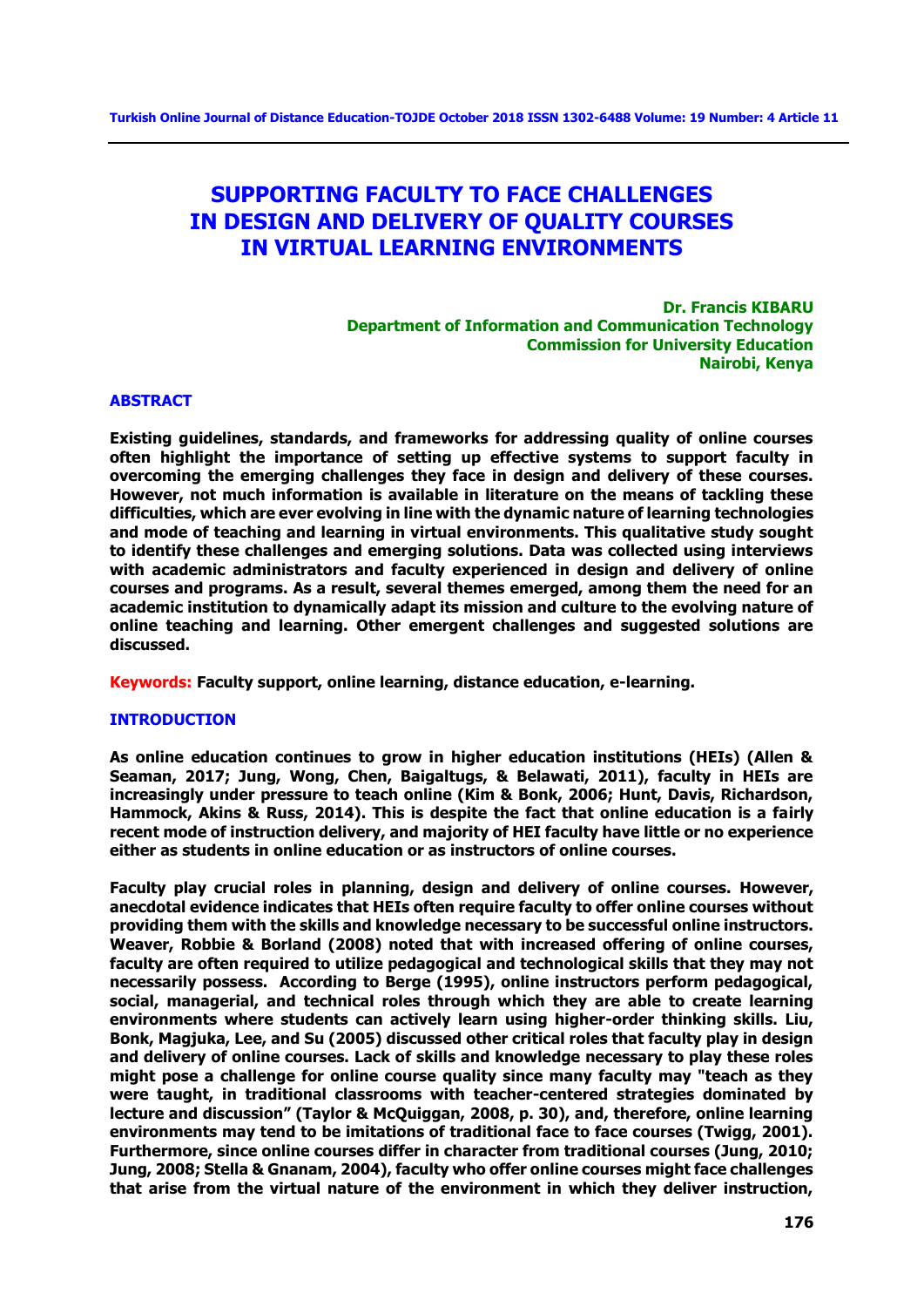**unique from those they could experience while teaching similar on-campus courses. It therefore, becomes increasingly important to offer faculty the support they require, in order to deliver quality online courses and programs (Baran & Correia, 2014).** 

**Extant standards and frameworks for evaluating online courses often include faculty support as a key measure of course quality. In a review of thirteen paradigms for evaluating online learning, Shelton (2011) found that faculty support was a recurring theme for indicating quality. Daniel and Uvalic-Trumbic (2013) reviewed standards for quality online learning and found that faculty support is identified as critical for successful online teaching. Similarly, Martin, Polly, Jokiaho and May (2017) in their review of twelve standards for online learning used in different countries, also found that faculty support was considered as a key indicator of quality online learning in a majority of the standards. Recent studies such as (Baran & Correia, 2014) and Martin and Parker (2014) suggested that faculty support plays a key role in ensuring high standards of online teaching and learning. Other studies have indicated that administrators of HEIs acknowledge the necessity of providing support to faculty offering online courses (Sellani & Harrington, 2002; Garza, 2009; Orr, Williams & Pennington, 2009).** 

**Even though HEIs offering online education might have some form of faculty support mechanisms, not much information is available on how such systems adapt to the emerging fundamental challenges faced by faculty in design and delivery of online courses. Due to the dynamic nature of online courses (Garza-Mitchell, 2010; Shelton, 2011), it is plausible to assume that challenges that faculty face in designing and delivering online courses are also evolving. For example, there are increasingly newer and improving technologies that could be used to engage learners in meaningful learning activities in online learning environments (Dabbagh, & Bannan-Ritland, 2005; Ko & Rossen, 2010). A recent phenomenon such as use of learning analytics has been suggested as a good way to improve the design and delivery of instruction to make it more meaningful (Martin & Ndoye, 2016). Studies by Clark, Tanner-Smith & Killingsworth (2016) and Merchant et al (2014) have indicated that emerging technologies such as simulations and virtual worlds could be used effectively to enhance the levels of learner motivation and engagement. However, for such emerging technologies to be brought to the attention of faculty and to be meaningfully utilized to in delivery of quality online instruction, faculty should be offered the necessary technological and pedagogical support. Support is especially critical for faculty with little or no experience with online teaching (Hunt, Davis, Richardson, Hammock, Akins & Russ, 2014). Previous studies have highlighted the fact that often, challenges faced by faculty in use of fast evolving learning technologies is a key hindrance to quality online teaching and learning (Bolliger & Wasilik, 2009; Lieblein, 2000; Hunt, Davis, Richardson, Hammock, Akins & Russ, 2014).** 

**Friendman (2017) and Smith (2014) have indicated that online education is likely to make even bigger changes in the foreseeable future, which might impact the way online courses are taught and likely begging for enhanced faculty support. Friendman (2017) identified the following as the likely trends that stakeholders in online education need to watch: 1) greater emphasis on nontraditional credentials; 2) Increased use of big data to measure student performance; 3) Greater incorporation of artificial intelligence into classes; 4) Growth of nonprofit online programs; and 5) Online degrees in surprising and specialized disciplines. Smith (2014) identified the following trends in online learning: 1) big data; 2) gamification; 3) personalization; 4) mobile learning; 5) focus on return on investment; 6) Application Programming Interfaces (APIs) ; 7) automation; 8) augmented learning; 9) corporate MOOCs; and 10) rise of cloud Learning Management Systems (LMS). Dynamism in online learning suggests that the nature of challenges that faculty face in design and delivery of online courses change with time.** 

**If online course quality is to be achieved and maintained, faculty need to keep themselves updated with the dynamic nature of online learning and emerging learning technologies, whilst efforts are made to address, in a timely fashion, challenges that they encounter in doing so.**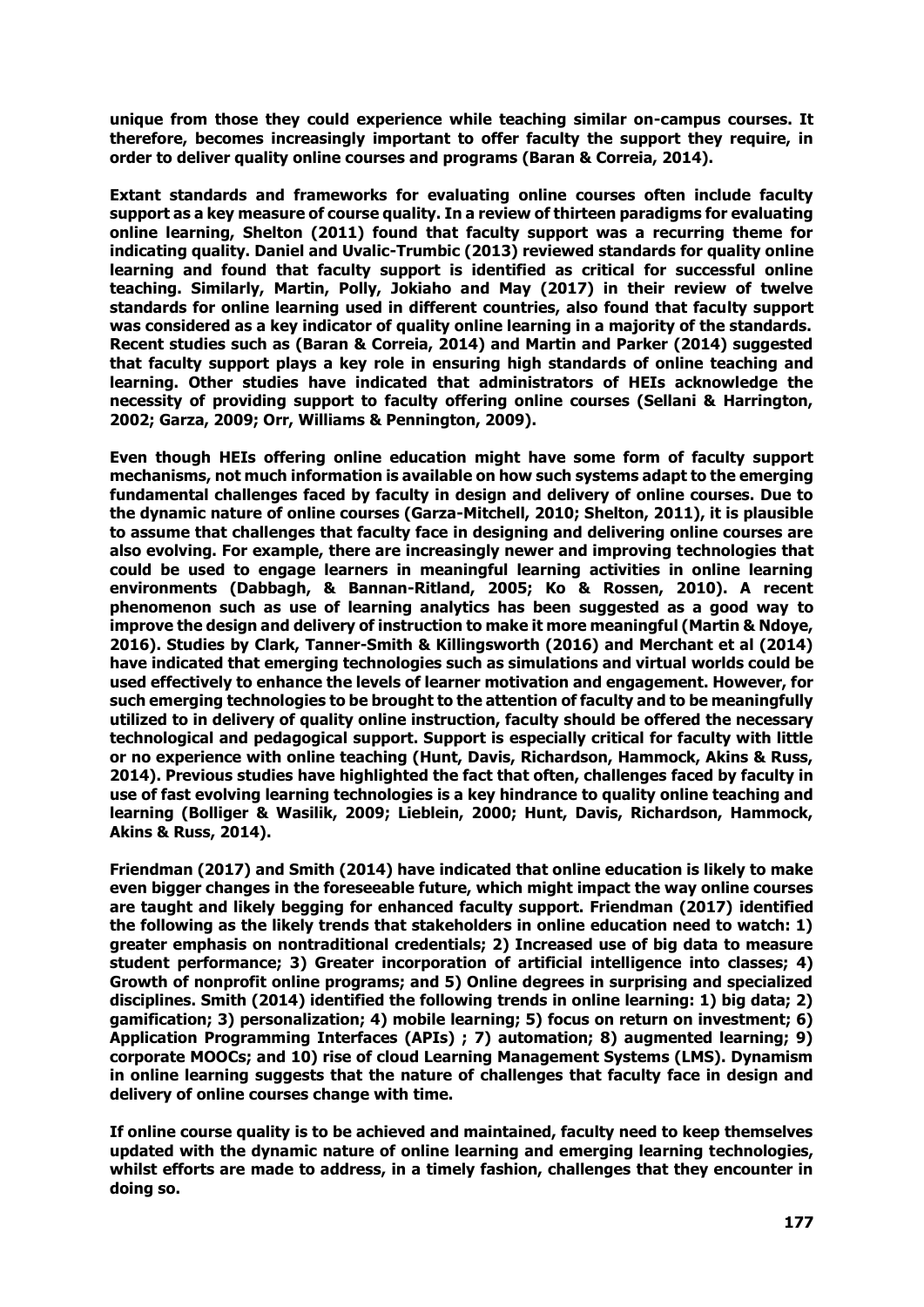**It is unclear whether or not HEIs continually engage faculty to identify the difficulties they could be facing as they design and deliver online courses. . One might arguably contend that proactively identifying and providing the necessary support or remedies to the challenges that faculty face in this respect, is crucial, not only in maintaining the relevance of faculty support systems, but in possibly improving the quality of online courses. Few studies have examined the challenges that faculty face in design and delivery of online courses, as they make efforts to keep pace with the changing nature of online education.**

**The purpose of this study was to identify the main challenges that faculty perceived that they faced in their efforts to design and deliver quality online courses, and to highlight some proposed solutions. Specifically, the study sought to answer the following research questions:** 

- **What challenges do faculty perceive that they face in their efforts to design and deliver quality online courses in a rapidly changing online learning environment?**
- **What recommendations could be given to administrators of HEIs and online program administrators to confront the challenges faced by faculty in design and delivery of quality online courses?**

# **RESEARCH METHOD**

**According to Creswell (2007), naturalistic modes of inquiry allow the researcher to establish details of an issue by talking directly with those who can provide required information to better understand the context in which the issue under investigation renders itself, and how participants address it. We considered in-depth, one-on-one interviews with participants to be most appropriate in allowing us to acquire a deep understanding of the challenges that participants encounter in the process of designing and delivering purely online courses. In the study context from which participants were drawn, online instructors mainly design and deliver their own courses even though instructional system designers are freely available to offer support. Using qualitative methods also allowed us to be open to themes emerging from data.** 

**Participants in this study were faculty and academic administrators. We considered it fitting to include academic administrators because they were directly involved in providing solutions to issues related to online instruction. Faculty participants were drawn from the College of Education of one campus of a multi-campus research intensive university in Midwestern U.S. The university is accredited by the North Central Association of Colleges and Schools - the Higher Learning Commission (NCA - HLC), which is recognized by the Council for Higher Education Accreditation (CHEA) and the U.S. Department of Education. This college was selected as the study context because it had offered more online courses than most other colleges at the institution, and over a longer period. It was among the colleges that started offering online courses and programs from the time they were introduced at the institution over thirty years earlier. The College was the first in the university to offer a fully online master's program, and offered among the highest number of continuing and distance programs in the university.** 

**We invited the study participants through letters approved by the university's Institutional Review Board (IRB). A total of five academic administrators (who will henceforth be identified as A1, A2, A3, A4, and A5), five faculty members (identified in this study as F1, F2, F3, F4, and F5) participated in the study. Only faculty who had taught fully online courses for at least two academic years were selected to participate.** 

**We invited one of the most senior academic administrators, who by virtue of his position, was expected to have 'rich information' on the topic of inquiry, to participate in the study. Subsequently, in order to access other academic administrators who had relevant information, we used the snowball sampling strategy. According to Miles and Huberman**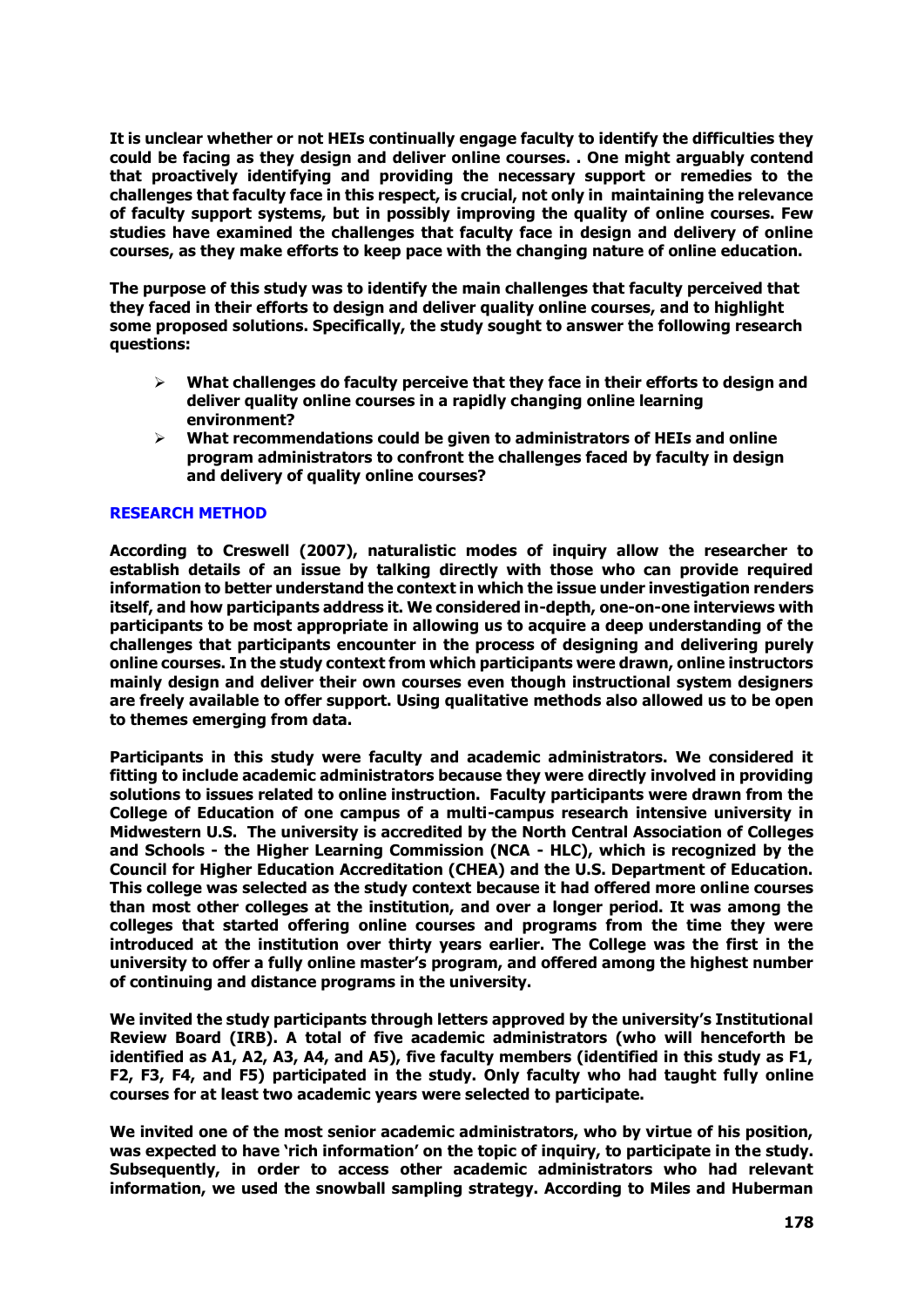**(1994), snowball sampling "identifies cases of interest from people who know people who know what cases are information rich" (p.28). In this case, the senior academic administrator proposed all the other four administrators who participated in the study.** 

## **Participant Profiles**

**One male and four female academic administrators participated in this study. One was aged between forty and forty nine years, three were aged between fifty and fifty nine, and one declined to reveal her age range. All had doctorate degrees. Four had over ten years of academic administrative and leadership experience while one had between five and ten years. Also, four had over ten years of teaching experience in higher education while one had between five and ten years. Two had over ten years of teaching experience at the institution where this study was conducted, two had less than five years, while one had between five and ten years of teaching at the same institution. All administrator participants indicated that they had taught less than five fully online courses in higher education and three had not taken any online courses at all, while two had taken no more than five online courses, while they were students. Three considered themselves to have intermediate IT skills while two considered themselves to have expert IT skills. However, all administrator participants indicated that they had over five years of experience in handling faculty matters related to online courses and programs.** 

**Four female and one male members of faculty at the College of Education participated in the study. All were doctorate degree holders, with one of them aged between forty and forty nine years, three aged between fifty and fifty nine, and one aged over sixty. Four were tenured and one was not-tenured. Four had over ten years of teaching experience in higher education and one had between five years and ten years. Three had over ten years teaching experience at the institution where this study was conducted while two had between five and ten years of teaching in the same institution. Two had taught over five while three had taught less than five different fully online courses. None of them ever took a fully online course as students, and none got any technical or pedagogical training related to online teaching. Three considered themselves to have intermediate level of IT skills while two considered themselves as experts in IT matters. Between them, two of the faculty participants had won several teaching awards or recognitions, including Excellence in Teaching with Technology award, Graduate Instructor of the Year award, and Graduate Mentor of the Year award. Also, these same two faculty had been nominated in a number of other past years for the Excellence in Teaching with Technology award.** 

#### **Data Collection**

**One-on-one, in-depth interview with each participant and a demographic questionnaire formed the primary mode of data collection. Each administrator participant was asked to articulate in detail what they perceived to be the challenges that faculty face in design and delivery of online courses. Faculty participants were asked the same question, but requested to draw from their own experiences. All participants were then invited to suggest solutions to the challenges identified and strategies of further enhancing the quality of online courses at the university.** 

**In order to ensure consistency, one researcher interviewed all participants. Before commencement of the interviews, participants were asked to show acceptance to participate in the study by signing a consent form approved by the IRB. Participants did not have access to interview questions prior to the interview. Each interview was conducted at a time and place convenient to the participant and lasted about one hour. Interviews were audio recorded using two recording devices as a data backup strategy. The interviewer also took hand-written notes during the interviews for the same reason. Each interview was then transcribed. In order to protect participant identity, each participant was referred to using a pseudonym in the interview transcriptions and the hand-written notes. The interview recordings were stored in a secured computer and in secured storage locations in the researcher's home office.**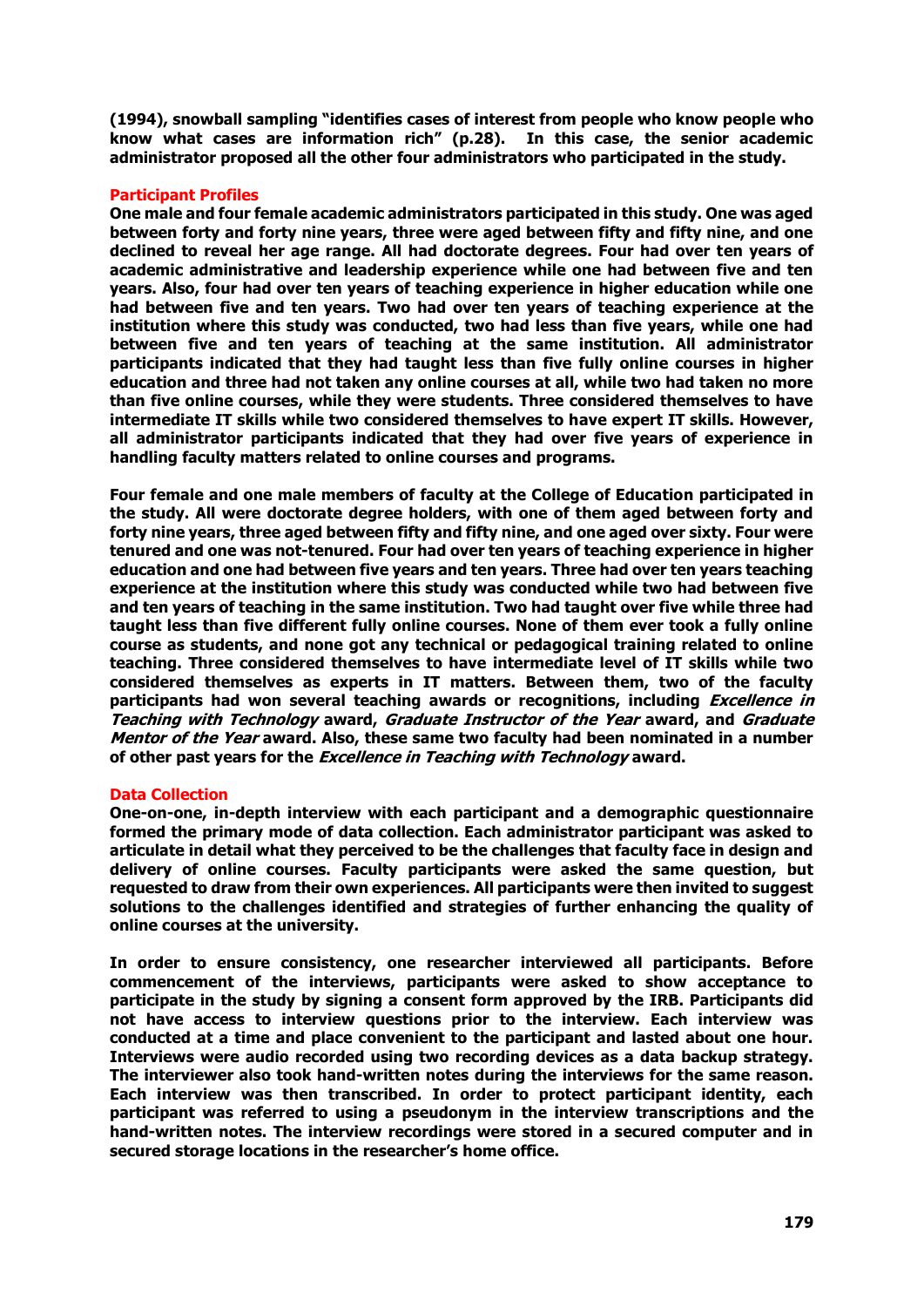**The interview protocol was piloted by first requesting an experienced online education researcher to review the interview protocol and the demographic questionnaire for meanings and clarity. Next, three potential participants (one academic administrator and two faculty) were recruited purely based on convenience sampling, to participate in the pilot study. Doing this enabled the researcher to check for and ensure general understandability of the interview protocol and the demographic questionnaire. Only faculty who had taught fully online courses for at least two academic years participated in the pilot study.** 

## **Data Analysis**

**Data were examined at the individual participant level in order to identify patterns and major themes. The researcher and an experienced online education researcher first participated independently in data analysis. In order to identify themes, each of the two researchers went through all the ten data transcriptions and sorted out the content into piles of related topics using MAXQDA software. The two then compared the common challenges emerging from data and agreed to list as 'major' those that were mentioned and discussed by four or more participants. These major emerging challenges were then grouped into three themes discussed below.** 

**In order to enhance the trustworthiness of the qualitative inquiry method used in this study, peer-review, member checking and detailed description of findings were employed (Lincoln and Guba, 1985). As explained earlier, the interview protocol and demographic questionnaire were peer reviewed and the study piloted. The researcher also sought the views of two participants – one faculty and one administrator - on the credibility of the findings and interpretations of the results. Further, participant quotes were used extensively to support and explain emergent themes. In this study, the researcher made efforts to remain as objective as possible throughout the research process and to let the data "speak for itself" without trying to fit it within his knowledge and experiences. Participant quotations were included in order to explain the findings.**

#### **RESULTS**

**In this study, we sought to identify the challenges that faculty face in their efforts to design and deliver quality online courses, and suggested solutions for overcoming these challenges. We compiled and analyzed responses for common emergent themes. The main challenges that emerged could be broadly grouped into three themes: 1) Proximity to learners, 2) teaching load, and 3) faculty support. The following table shows each of these themes and the challenges grouped under it.**

| Themes                       | <b>Attributes (Faculty challenges)</b>                                                                                                                                                                                                                          |
|------------------------------|-----------------------------------------------------------------------------------------------------------------------------------------------------------------------------------------------------------------------------------------------------------------|
| <b>Proximity to learners</b> | • Limited opportunities for understanding<br>learners<br>• Difficulties in observing and assessing practical                                                                                                                                                    |
| <b>Teaching load</b>         | • Teaching online is time-intensive<br>• Perceived negative impact of large online<br>classes                                                                                                                                                                   |
| <b>Faculty support</b>       | • High level of support in course design<br>• Limitations of course management systems<br>• Challenges in keeping updated with technology<br>• Limited opportunities for information sharing<br>• Inadequate funding and processes of<br>technology acquisition |

**Table 1. Perceived Faculty Challenges in Design and Delivery of Quality Online Courses**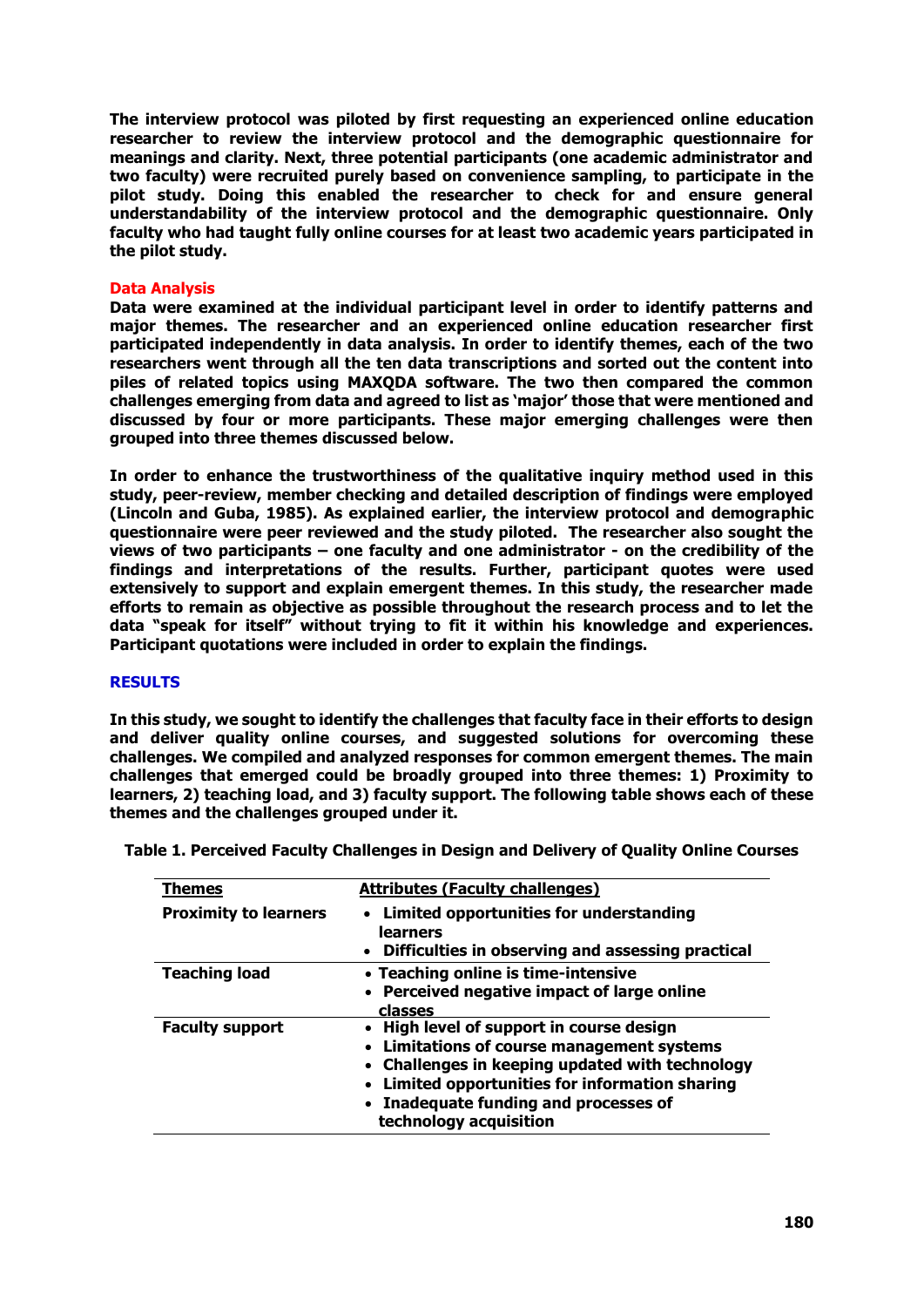## **Proximity to Learners**

**Faculty participants expressed the challenges brought about by distance between them and their students. In particular, they discussed the difficulties that virtual environments may present in understanding learners and their learning needs, and in observing and assessing the practical application of knowledge gained in an online course.** 

## **Limited Opportunities for Understanding Learners**

**Faculty expressed the view that in purely online courses, the distance between the instructor and learners limits the opportunities for forming connections and building relationships that facilitate effective interactions that are necessary for deeper understanding of the learners and their learning needs. According to some faculty, lack of face-to-face contact in online learning environments (OLEs) leads to faculty-learner relationships that are somewhat "abstract", making it difficult to know when students do not understand concepts. Consequently, it is often challenging for them to understand learners and their learning needs in order to provide timely interventions to poor performers. This is illustrated in the following sample quotations:**

> **...it is very difficult to know your students without opportunities for personalized experiences. I am not saying just face-to-face, but you know your students only in a relationship…..they may provide some blogs about themselves, they may provide photos, but other than that it is just turning in assignments, or participating in discussions. These are all kind of abstract… you do not have the close knowledge of knowing the student as a person…. [F1]**

> **...one challenge is that you have to trust students to know when they don't understand. In a face to face class, you can see the puzzled looks on their faces. And so I think for students who are struggling, it's harder to remediate; it's harder to do that when you're not in the same room [F4].**

**One of the faculty participants (F3) introduced a compounding angle to this argument, claiming that even when students are clear on the areas they don't understand or issues they need clarification about, some of them have misgivings about posting their questions online. She argued that some students find it difficult to post on a learning management system (LMS) or other online applications, questions that they would easily ask the course instructor or another student in a face-to-face setting. She said:** 

> **Because the course is online, people are going to be a more reluctant to seek help after having a hard time understanding the core material. Because there is no that person that they met in class to whom they can say: "hey, can you help me?" ……it is much more embarrassing I think for some to reach out. Having to write on the course system, "hey, I don't understand this". Because then it is permanent. If I just say something to you in the hall way: "hi, XYZ (name) are you too busy?" There is something I do not know…. it is gone. There is no written record of it. You care enough not to tell somebody else about it, but if I write it, it is permanent in digital space. I think that is what makes a lot of students reluctant to write on message boards. Some people really like the message boards because they know what to write. Other people are like, "oh men, what if I say something and it is stupid? It remains there forever you know…." [F3]**

**Like F4, F2 explained the importance of visual cues saying that when he first started teaching online, he felt disconnected from students because he did not get immediate feedback in form of facial expressions, which he got from students in on-campus courses. He stated:**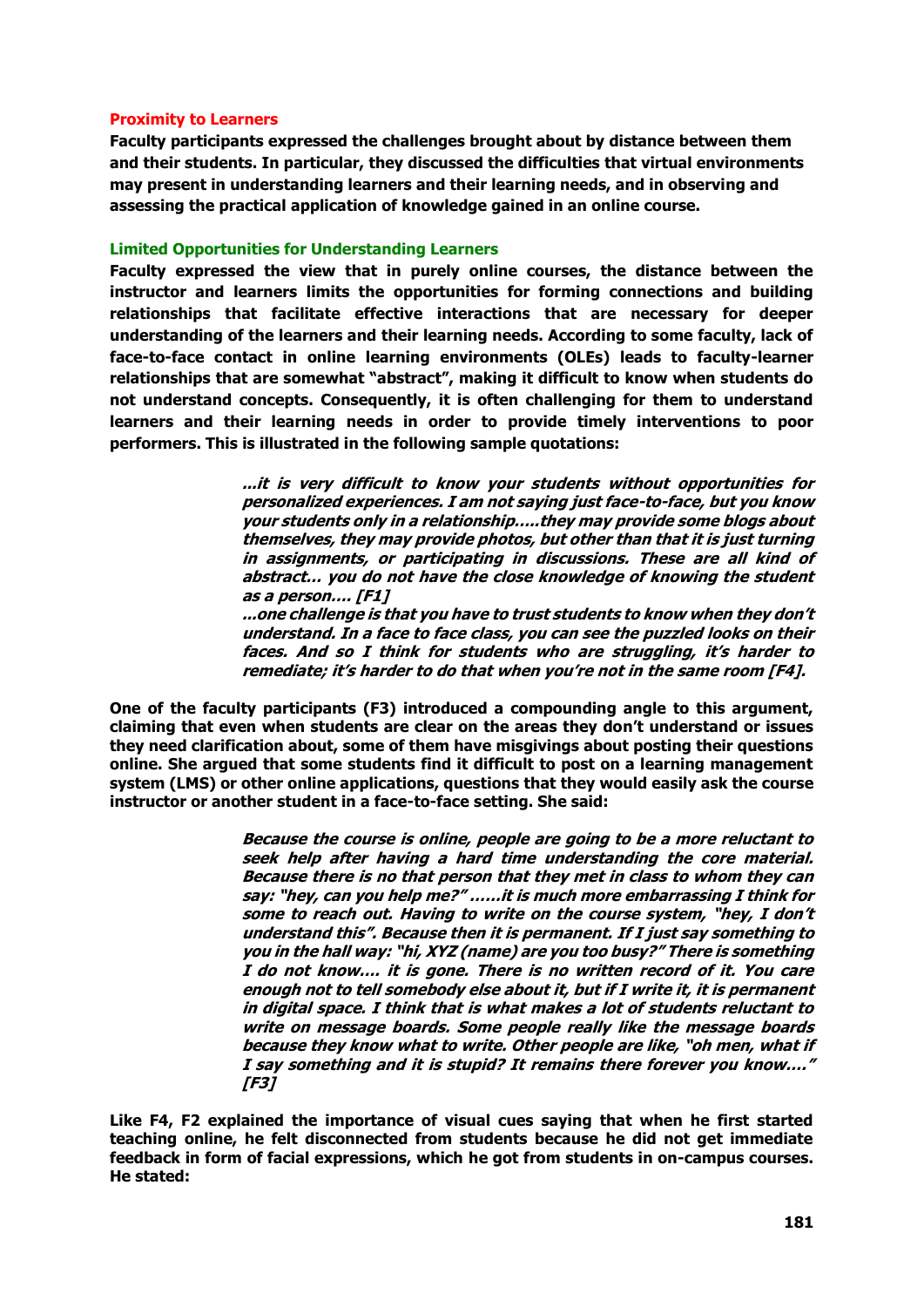**...at the beginning I was very uncomfortable not having immediate feedback. Nonverbal or verbal feedback from the students…. with my training in psychology you use visual cues all the time. So to not have that in your instruction was certainly … it felt disconnected from the students. [F2]**

# **Difficulties in Observing and Assessing Practical Application of Knowledge**

**A faculty participant, who said she taught both a purely online section and an on-campus section of a course in a program that trains special education teachers, explained the challenges she faced in assessing performance of practical skills. She indicated that she found it difficult to assess how well her online students had mastered critical skills necessary in handling students with special needs. She indicated that she was unable to observe how her online students practically applied the knowledge they have gained. She said:**

> **...one of the challenges isn't necessarily with the course itself. But, with the students I have on campus, I can see them practice with children with special needs. So I can watch them perform, and I can know: Oh, they do not understand this because they're not doing it with a sixteen month old. So I need to revisit that. I don't get to do that in the online program….. because the content, I mean, it's a practice content. How is it being applied in the field? Which is what we really care about, and I don't have access to that for students who are around the world [online students]…..[F5]**

#### **Teaching Load**

**A common theme among faculty participants was that teaching online is time intensive and that the situation gets worse when the number of students is relatively high.**

#### **Teaching Online is Time-Intensive**

**While not undermining the amount of planning and preparation required for effective teaching in any format, majority of the participants were of the opinion that the process of designing and delivering a quality online course requires diligence and good planning in more processes than are normally necessary for a similar face-to-face course. For example, participants frequently brought up the issue of the amount of time taken up communicating to learners. Online learners often have more channels to interact with their instructor such as email, instant messaging, chats, blogs, discussion boards, and online conference meetings. While faculty appreciated this as part of their work, some of them admitted that sometimes the volume of communication requiring their attention often felt like it was 'invading their life'. F2 explained it as follows:**

> **...there is this issue, how do you put boundaries on that course so that it's not invading your life all the time? When it's an online course you can do it whenever ……, you can be involved in the course whenever you want. If I have a course from nine to ten on Tuesdays that I teach face to face, that's when I teach. I'm done. But, you know, it could be ten at night or six in the morning and I could get online and be involved in the course. So how do I put boundaries around it?**

**F2 also remarked that faculty often face dilemma in judging the levels of interaction with students "that allows the student to see that they're good value as well. That they're not just being taught by the other students."**

**A majority of faculty interviewed indicated that they mainly assessed their online students through multiple course projects and discussions. They were of the view that grading those projects, providing personalized feedback, participating in discussions, as well as**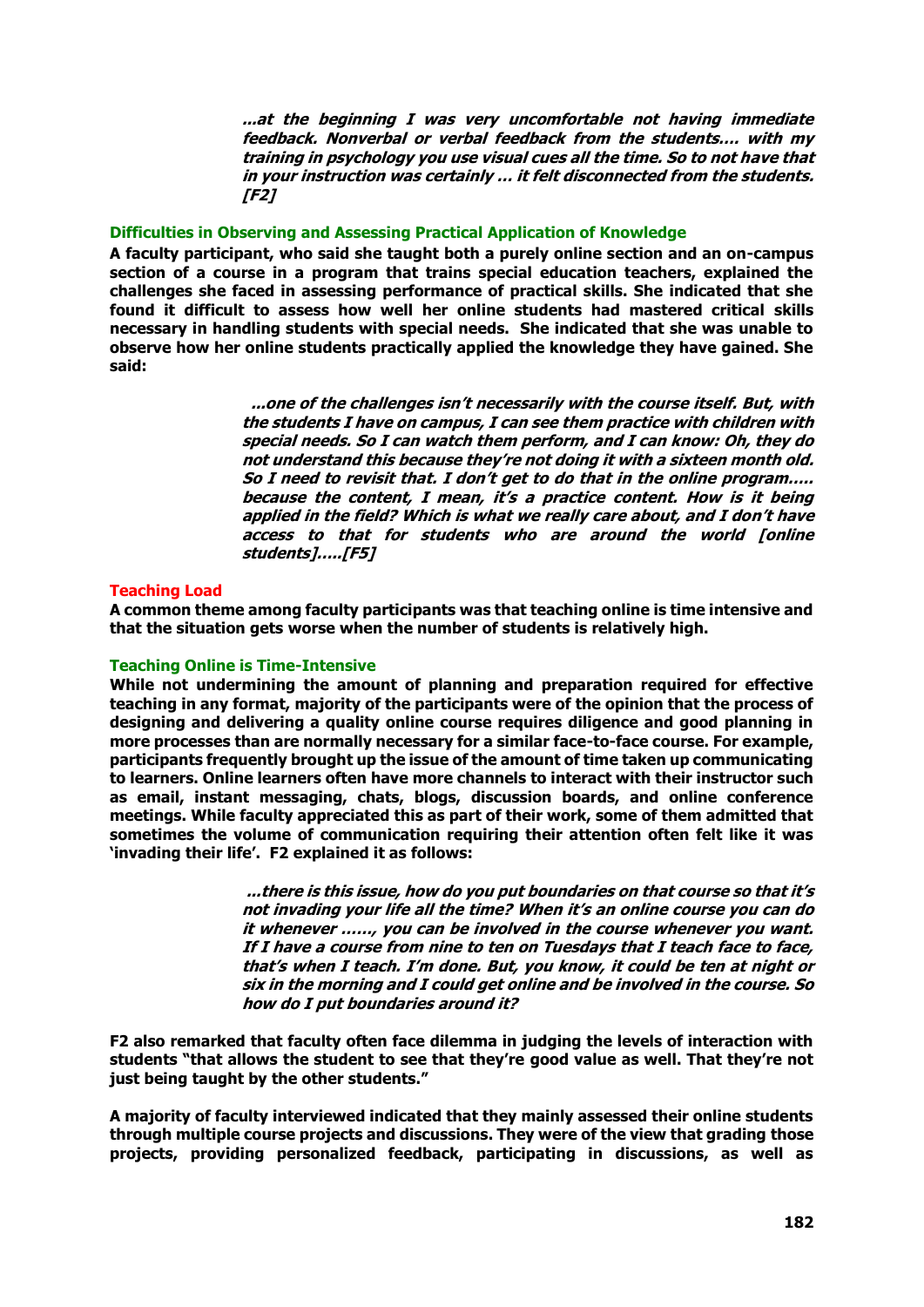**responding to communication from learners was often overwhelming to them, since it was mainly text based. This is exemplified by the following comment by F1:**

> **In project based courses like the ones I teach, you generally have multiple projects that must be turned in and responded to with feedback. That quantity, call it grading, call it feedback, whatever, that quantity is enormous in online courses because all your evaluations is coming through either products that are submitted or participation and discussion. It is much more time consuming than just sitting and watching a group process, in face-to-face class. You have to monitor and grade participation and discussion. You have to go back through artifacts and review, provide feedback, understand, and respond to students' questions about what you said. Very, very time consuming…**

**F3 also felt that online teaching is a lot more work and requires faculty to spare extra time to organize their courses, than in traditional teaching, if they are to be successful as online instructors:**

> **Online teaching is a lot more work. It's different and more work than an on campus course. Because it's constant. You have to be very organized as an instructor, because you get emails all day long, every day. It's not like an on-campus course, where you see your students once a week. You hear from them all the time [in an online course]. For really minor things. ….and so, you can either be active twenty four hours every day, or learn how to pace yourself. It's a lot of work [F3].**

#### **Perceived Negative Impact of Large Online Classes**

**Faculty expressed the view that the number of students in an online course is negatively related to elements such as the frequency and quality of interactions and feedback; and, the ability to form relationships between the instructor and students, and, between students themselves. Respondents also indicated that an increase in class size increases the instructors teaching load more in online courses, than the same increase of class size in a similar on-campus course. While participants generally agreed that it is more difficult to ensure quality in large classes regardless of whether they were online or not, they indicated that large online classes present challenges that might be there only in lesser degree in a similar large on-campus course. Large online classes also make the challenge of creating personalized experiences for learners much worse. Here are some comments from faculty F3 and F1 relating to the perceived impact of class size on the quality of an online course:** 

> **…the challenge for me is with the university. They keep upping the cap. You know, increasing the number of students that can be in a course. If you want a quality course, from teaching, you shouldn't have more than 15 students in a course [in her discipline] …and, right now, I know people with, you know, thirty students in an online course, and it's horrible. That's when you start to get difficulties keeping pace on discussion boards, and the teacher doesn't check in, and students don't get feedback on their work. That is not a quality course. And part of that is, it's hard to keep track of more than thirty students in an online course [F3].**

> **...a real concern I have is the size of online courses. The number of students that they would like to load into that…. if you were teaching a face-to-face graduate course on campus, you might have 15 students and you can easily know 15 students, their backgrounds, their interests, and the kinds of challenges that they face. So, I would like online courses to have a minimum of 18 [students]. But they are usually 30 to 35 students with one instructor… [F1]**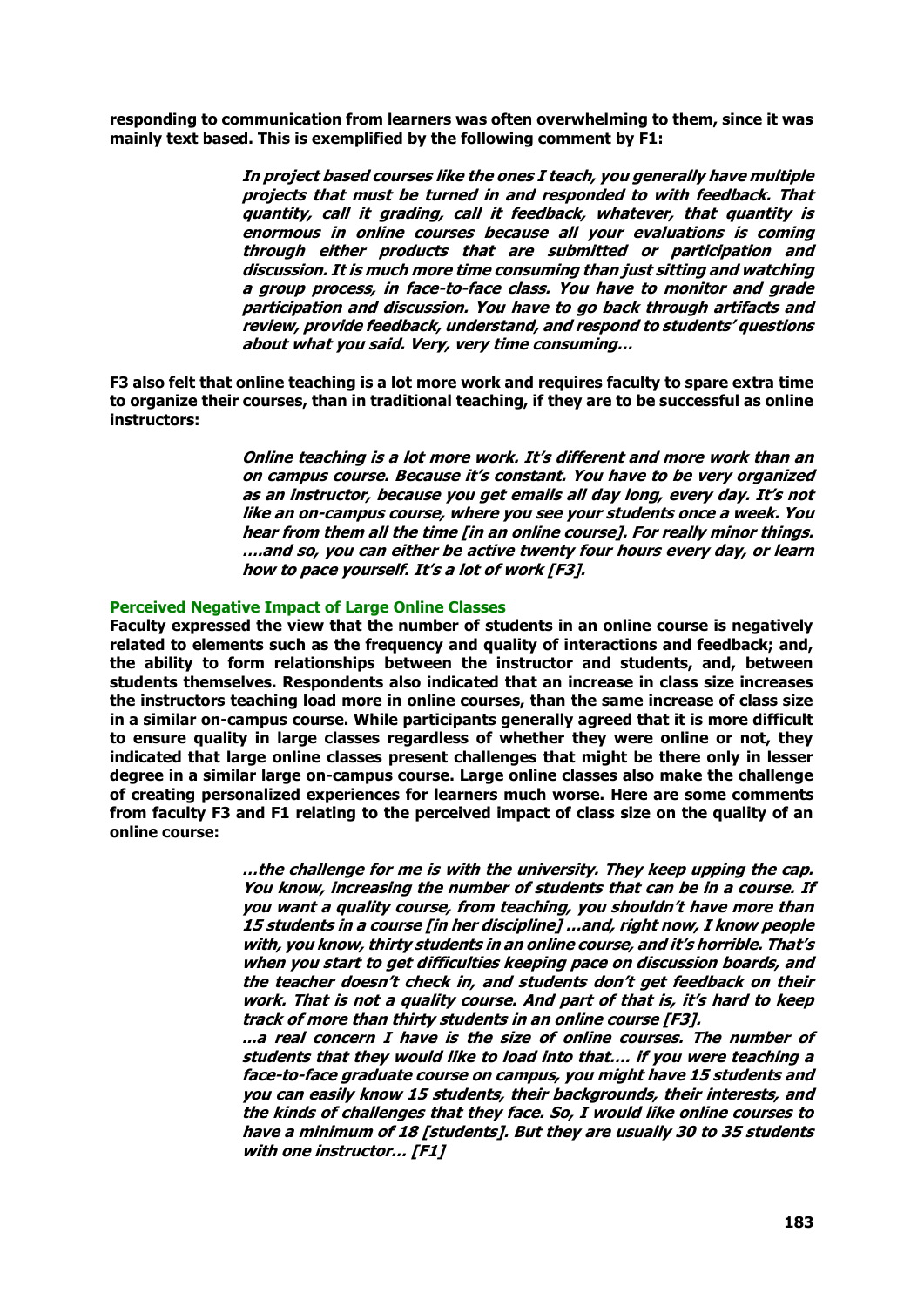**Participants were generally of the view that a large online class complicates implementation of instructional methods such as discussions and group work, which, depending on the nature of the course and desired learning outcomes, they considered to be some of the important ways of engaging online students.**

## **Faculty support**

**Despite the fact that the university had a faculty support mechanism that administrators and some of the faculty participants described as good, faculty still felt that there was room for improvement. In particular, they cited the need for improved technological, pedagogical, and administrative support in order to overcome issues arising from: course design, limitations of course management systems, acquisition and maintenance of newer innovative technologies for teaching and learning, and keeping updated with relevant technologies.** 

## **High Level of Support Required in Online Course Design**

**According to faculty participants, course design for OLEs requires more skills and more support than in traditional courses. Participants indicated that designing online courses requires a high level of skills in use of learning technologies, in addition to pedagogical skills and content knowledge. They, therefore, felt that faculty teaching online courses often require a lot of technical support in accessing and using technology, and in course design. One participant said:**

> **I think designing online courses is more difficult because you are designing for the asynchronous environment. That would be another challenge…. The more times you teach and revise a course, the more that you work out some of those problems. I think technology support from your institution is also very important. How much assistance you get and using technology or are you just out there on your own, learning about new technologies, figuring out how to use and experimenting with them, getting them setup……technical support is also needed on a technology product that isn't really your product ….. In online courses, not only are you the instructor, but you are expected to be the technical expert too. So that is another area of challenge [F1].**

**Another faculty participant [F4] discussed the need for support from institutional academic leaders especially in getting release time to develop new online courses; "if you don't have a course release, and you are developing using a whole new technology, the time to really do it isn't there." F2 also reminisced on the difficulties he had as a beginner online instructor:**

> **...when I started teaching online I had no training whatsoever about how to do it. And basically, it was 'this is what the other person did the last semester this was offered. Here's the book. Here's how they did it.' And so I take it and I go, 'Okay, I guess I'm going to do pretty much what they did.' I didn't know whether it was good. I didn't know whether it worked. I didn't know how to use the technology. I probably still don't know all the technology that could be incorporated into an online course. The benefits, such as, 'are there things that can save me time? Are there things that can get the material across to the students better?' [F2]**

**F2 believed that it would have been helpful if before he started teaching online, he had been introduced to aspects such as how design of online learning environments differs from that of traditional courses, as well as getting tips on how to effectively utilize technology for teaching and learning in online courses.** 

**In discussing the challenges of designing for OLEs, F3 explained that since most online communication is text based, faculty need to take extra care to ensure that they convey the intended messages to avoid misunderstanding. This perspective was echoed by another**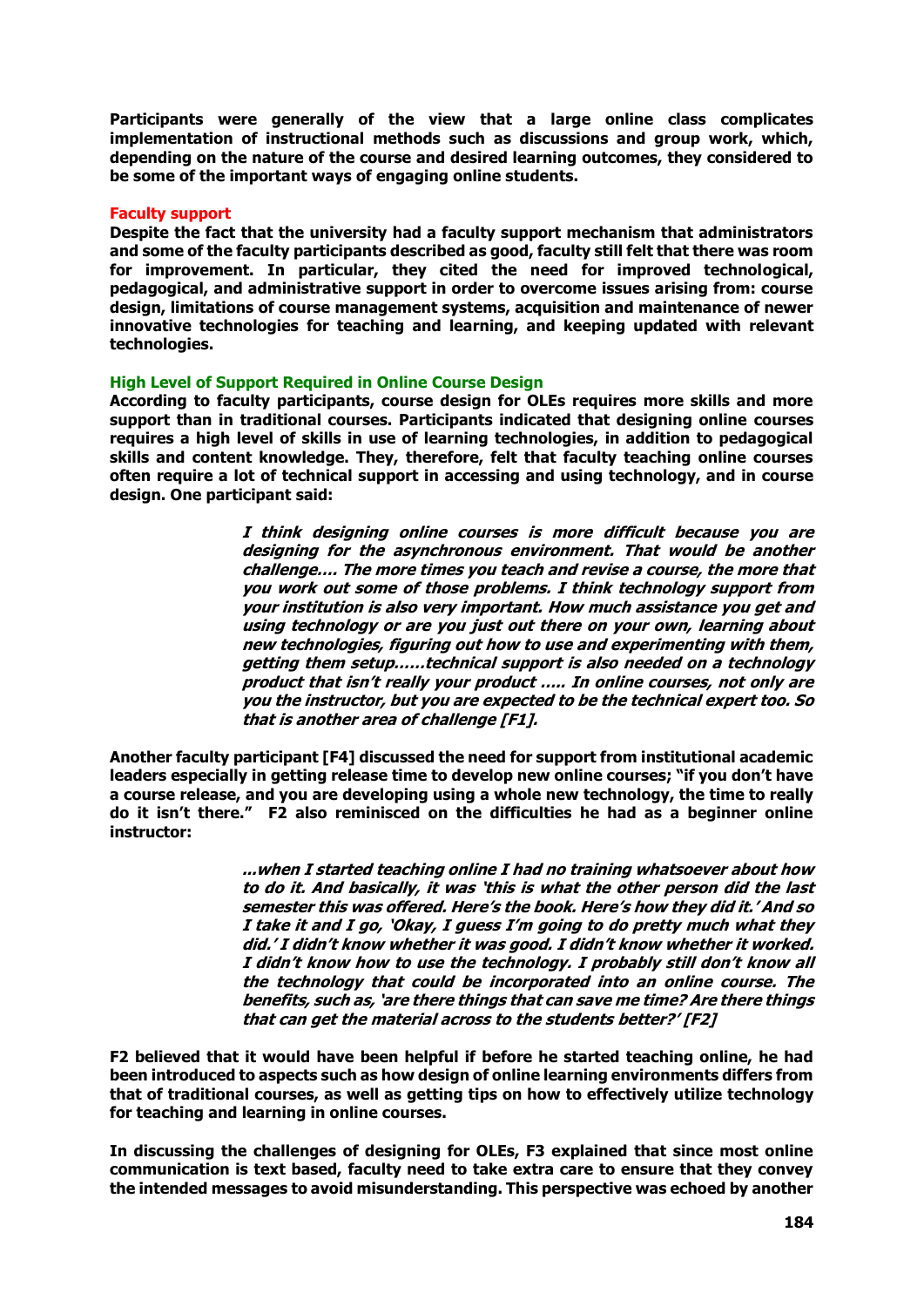**participant [F5] while discussing issues that might affect the quality of an online course. She said:** 

> **Some students have complained of instructors who are kind of snarky about students' questions. You know, sometimes students will post on the discussion board if they were confused about an assignment, didn't agree with something in the assignment or something that the instructor said, and some professors are very willing and open to that feedback but some might just be very rude about it. It has happened multiple times. And some of that could just be perception because you are not there face to face, so it is possible that their tone was coming across as perhaps more sarcastic and rude than they intended, but it is very easy in online courses to not be able to get tone correctly. Someone could write something on the screen that to them is totally innocent, fine. And you read and you are like, what?! I mean, it is just very easy to take offence in things that are not necessary offensive, and some professors are very quick to put little smiley faces…. Having a period or an exclamation mark can make all the difference in how it comes across. I just think that it can be very hard to get your meaning across [F5].**

**Participants felt that faculty need to have the skills that enable them to use precise and unambiguous language in virtual learning environments (VLEs).**

## **Limitations of Course Management Systems**

**In the institution in which this study was conducted, Blackboard and Sakai were the commonly used Course Management Systems (CMS) for delivering online courses. However, some faculty participants were of the view that these two systems did not offer all the features they often needed in order to effectively meet their instructional objectives. Instead, they reported that they utilized a variety of other technologies and computer tools to augment the CMS supported by the institution. In particular, they were unhappy that these CMS did not adequately meet their expectations in supporting personalized experiences for students through synchronous audio and visual communication; and that they lacked a well-organized common area where learners could carry out a wide variety of learning activities and tasks, such as uploading artifacts that they have created, blogging, and creating sites where they could interact. That is, they lacked a common point where learners could use multimedia to interact. Participant F3 commented:**

> **I don't like Blackboard. It's limited. That's why I go out and use other tools. Um, I think limitations are probably the biggest challenge. Okay, so one course I'm teaching now I created a website where I can put videos of them. They had to submit teaching videos, so I posted all of those videos for them. And then under the same website has individual blogs they write about—so they watch videos they posted and then they write, comment, to each other. I like individual websites for courses because it's very self-contained. Blackboard doesn't really have a place for a selfcontained website. So sometimes - even for this course - I didn't even use Blackboard, I only used the website. [F3]**

**Explaining why she uses other computer tools to augment the affordances of the CMS supported by the institution, F1 said:**

> **...I think a quality course needs to look at various methods to provide that engagement and interactivity because as online technology continues to develop, there are more and more tools that can be used such as presentation on Tegrity, Prizo, Voicethread as a way to support more of a multi-media format in discussions… [F1]**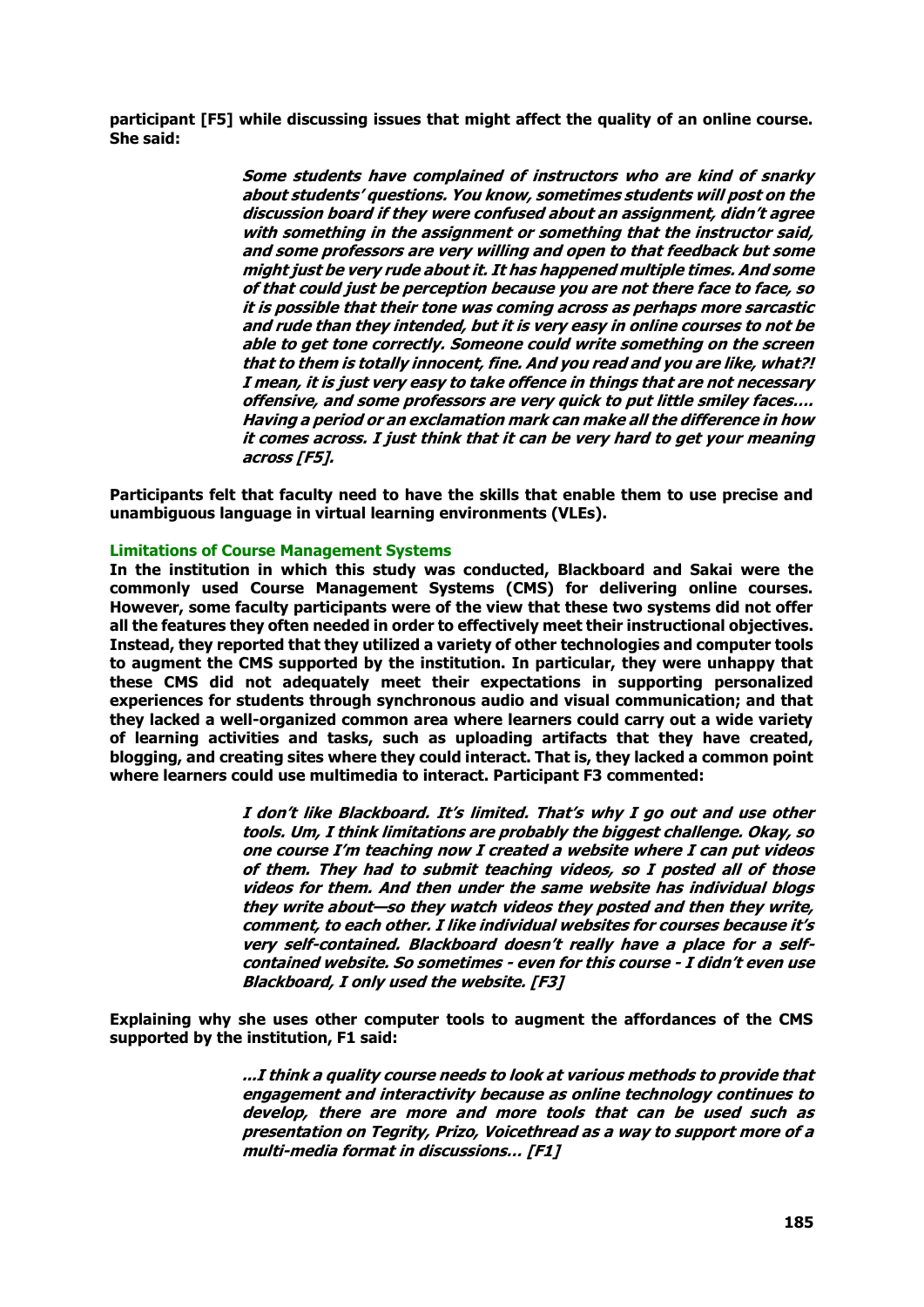#### **Challenges in Keeping Faculty Updated with Technology**

**Faculty participants indicated that they were aware of the ever increasing number of technologies that could potentially be used for teaching and learning, but expressed concern that they generally lacked the enormous amount of time required to adequately explore them. Some said that they found it difficult to keep up with technology upgrades and newer technologies, even those they knew were particularly useful for their courses. This is partly because learning technologies increase and change rapidly. Also, due to the time constraints, faculty said that they found it convenient to rely heavily on the technologies supported by the institution and those that they were already familiar with. In relation to this, F1 said:**

> **…You [instructor] tend to only use what you know and there needs to be a better way of sharing new information and providing easy ways for faculty to become users of that…… I mean the online courses aren't going to continue to evolve and get better unless there are better mechanisms for bringing in that information [to faculty]. It can be better technology, newer technology; it can also be what have we learned, what is effective. How might you be able to use this to redesign your course?... [F1]**

**F2 believed that even though faculty might be aware of the affordances of various technologies that could be appropriated to improve online instruction, often, they not only lack the pedagogical skills necessary for effectively employing these technologies in their instructional strategies, but also do not have the technical knowhow and wherewithal to keep up with rapid technical changes to these technologies. Furthermore, he argued that in a research intensive HEI where there is more emphasis on research than teaching (like the one where this study was conducted), faculty might not be motivated to invest a lot of time on activities related to teaching such as technology innovations and keeping themselves updated with emerging or updated learning technologies. One administrator participant noted that supporting faculty in keeping updated with current innovative technologies for teaching and learning was a big challenge for the institution especially because of the wide diversity of faculty needs in the many academic disciplines that the university offered.** 

## **Limited Opportunities for Information Sharing**

**Participants indicated that faculty who teach purely online courses often lack the opportunities to exchange information related to professional growth with their colleagues and might experience feelings of isolation. One faculty (F3) expressed regret that her work as an online instructor made it difficult for her to meet and socialize with other faculty. Teaching online courses, she stated, allowed her to work away from campus and so she often missed face-to-face interactions with professional colleagues and opportunities for support from them. She referred to feelings of isolation and lack of contact with colleagues as a 'personal challenge'. She said:**

> **This year, I taught 100% online…. and sometimes I will notice I'll get up at seven, go online, and all of a sudden it's ten in the night. But that's a personal challenge. It's just different [teaching online]. It's just different. You know, you can't walk down the hall and talk to a colleague. I don't see any colleagues. You know, it's hard to explain, it's just different. Yeah, it's a hard thing to explain…[F3]**

#### **Inadequate Funding for Technology Acquisition**

**Faculty participants reminisced inadequacy of support provided to them in acquiring and maintaining newer, innovative technologies for teaching and learning. They cited lack of funding to support acquisition of technologies as a challenge that hinders faculty from freely exploring and using innovative technologies for effective teaching and learning. F1 commented:**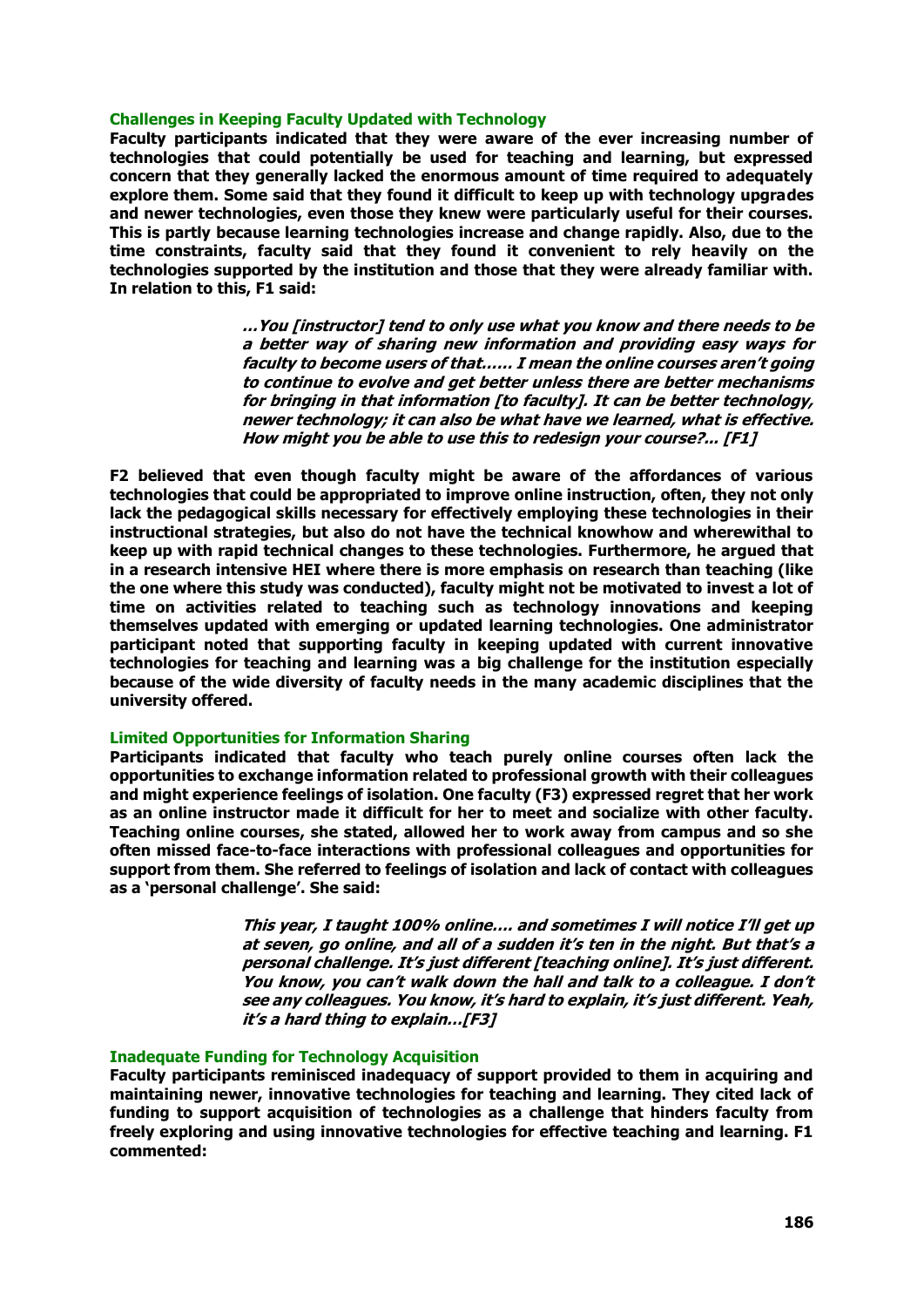**…I think we have really been missing on technology support. Money to support technology that faculty want to experiment with. If I am teaching a course and I want students to use a particular software program. First of all I need to able to learn that software program. Someone needs to provide it to me and then working out student rates or group rates. And then there is need for assistance in getting it to students, either through student cost programs or probably on a rare basis technology loaner program where college might buy….[F1]**

**Even though the university in which this study was conducted offers technical and pedagogical support to faculty in exploring and making use of learning technologies in their disciplines, faculty participants indicated that available funding could not cater for technology acquisition needs of each faculty member. However, they felt that better mechanisms should be put in place to prioritize faculty technology needs and to make it easier for faculty and students to access technologies that they may want to use to enhance teaching and learning.** 

## **SUGGESTIONS FOR IMPROVING ONLINE COURSE QUALITY**

**In discussing the challenges that faculty perceived they faced in their efforts to design and deliver quality online courses, participants also suggested solutions to these challenges, as means of improving the quality of online courses. Generally, faculty and administrator participants felt that there was still room for improvement on the initiatives that the university had undertaken to ensure quality of online courses and programs. Faculty participants in particular had more suggestions for improvement than administrators. Proposed solutions emphasized the need to adjust the institutional mission and culture, to further promote quality in online teaching and learning.**

| Theme                                 | <b>Attribute (Suggestions for improvement)</b>                                                                                                                                                                                             |
|---------------------------------------|--------------------------------------------------------------------------------------------------------------------------------------------------------------------------------------------------------------------------------------------|
| <b>Institutional mission</b>          | • Promote excellence in teaching                                                                                                                                                                                                           |
| <b>Quality improvement</b><br>culture | • Enhance faculty support<br>• Optimize class size<br>• Improve the process of acquisition and use of<br>teaching and learning technologies<br>• Make strategic use of data<br>• Develop and nurture a culture of continual<br>improvement |

#### **Table 2. Suggestions for Improvement of Online Courses**

#### **Institutional Mission**

**Faculty and administrator participants consistently emphasized the need to increase the stature of teaching at the university. They suggested that, regardless of mode of delivery, course quality could be improved through a faculty performance evaluation system that paid more attention to excellence in teaching.** 

## **Promote Excellence in Teaching**

**One of the issues that emerged during interviews with faculty was that, at that university, excellence in teaching was not as emphasized and rewarded as the ability to attract research grants, conduct research, and publish in refereed academic journals. Given that this study was conducted in a research intensive university, it was not surprising that research was given more prominence than teaching. Majority of the faculty participants felt that their careers "would be made in research and grants." One member of faculty commenting on the low emphasis given to teaching compared to research, said: "teaching is just not a priority, and so it is not discussed much. It's not emphasized on the annual**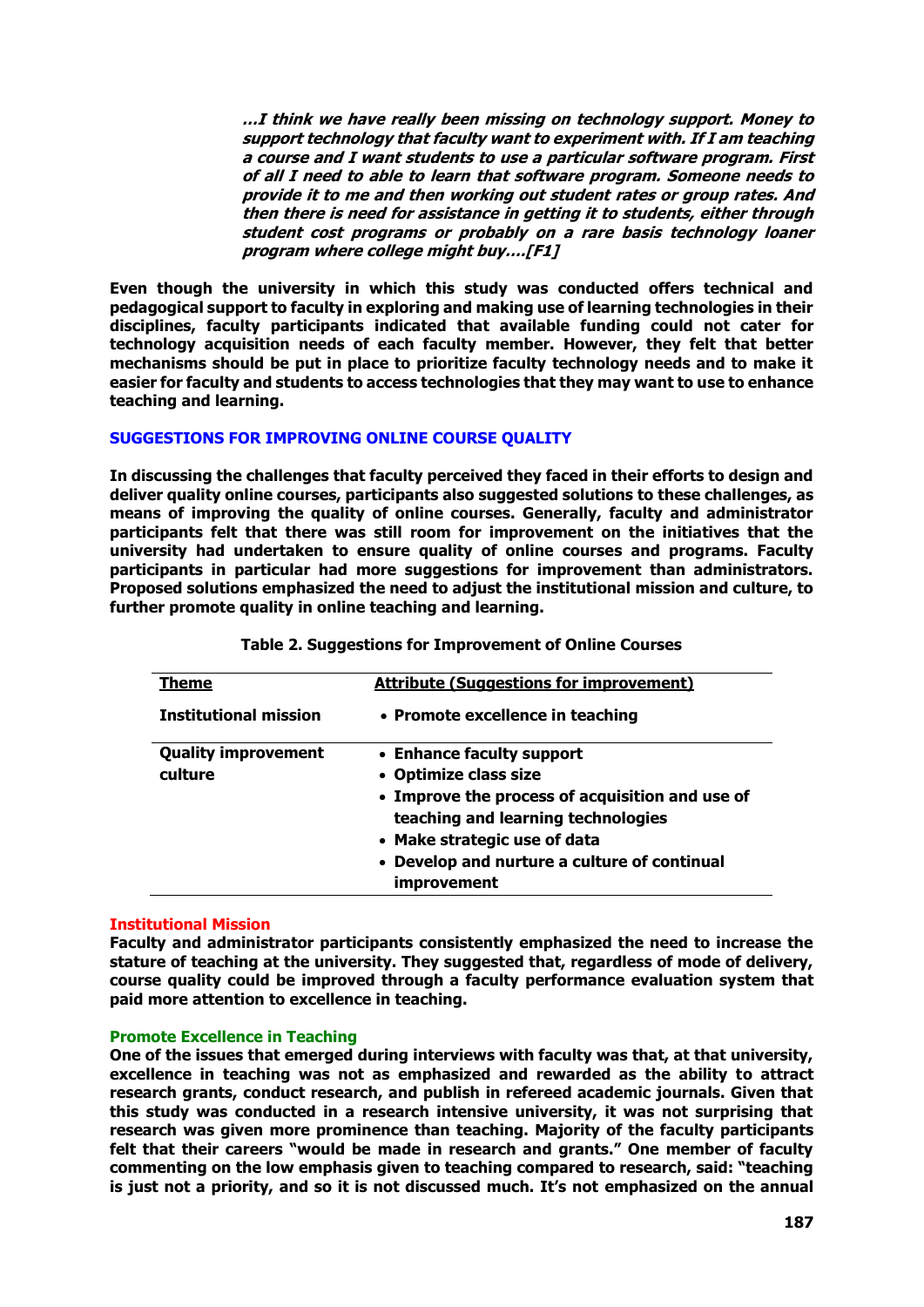**reviews. It's not emphasized when we get together as faculty, and discuss things. It's just not a priority." Another participant discussing the lack of emphasis on teaching compared to research explained:**

> **...there are incentives to publish research papers. It goes directly to how much money you are going to get in your salary raise. Teaching is included, but is not valued as much. If you want to get another job somewhere else where you get a big [salary] raise, it's going to be your research that matter… Grants are greatly incentivized here. If you get a grant, you get money directly back into your salary. You buy yourself out of courses [teaching]….So, what incentive is there for great teaching? There's none….So, yeah, there's just no structure to exemplify and uphold great teaching, whereas there is, in terms of research and grants…[F5]**

**Faculty participants indicated that low emphasis on excellence in teaching was a major factor that determined whether or not faculty took part in institutional initiatives such as seminars or training sessions aimed at improving design and delivery of courses. One faculty participant explained:**

> **When faculty are presented with an option of going to a free seminar which they are going to get nothing except maybe some ideas to teach better, or spend their time doing more research or writing, they are going to spend their time doing research or writing unless you offer incentives for that activity of going and getting trained to be better teachers online... [F2]**

**In general, faculty and administrator participants felt that in order to further improve course quality, there was need to raise the stature of teaching, consistently evaluate faculty performance in teaching, and reward those who excel. As one administrator explained, a heightened emphasis on teaching "certainly has the potential to enhance the quality of courses."** 

**An administrator participant disclosed that the university planned to review how faculty were evaluated in their teaching. The first phase in that process involved redesign of the student course evaluation forms and was complete at the time of this study. The second phase was planned to be the formation of a faculty panel consisting of "curator professors, curator teaching professors, and faculty honored for excellence in teaching and research" to outline how the university should evaluate the contribution of faculty in teaching and learning. The administrator explained that the committee would be expected to define that process, identify the metrics that should be included in such an evaluation, and explain how the process would relate to the evaluation and coaching undertaken by heads of departments. The administrator further explained that these measures were undertaken partly as a result of a prior study that showed that "faculty at the university wanted the stature of teaching increased." In general, majority of faculty and administrators favored a balanced approach involving use of several metrics, in assessing the effectiveness of faculty and quality of courses.** 

#### **Quality Improvement Culture**

**Generally, participants maintained that course and program quality could be sustained by having an institutional culture that continually seeks improvement. In particular, participants emphasized the need to continually strengthen faculty support mechanisms and the processes of acquiring and implementing technologies for teaching and learning. They stressed the importance of strategically using empirical data in making improvement decisions, and deliberately encouraging stakeholders to develop and maintain a culture of excellence.**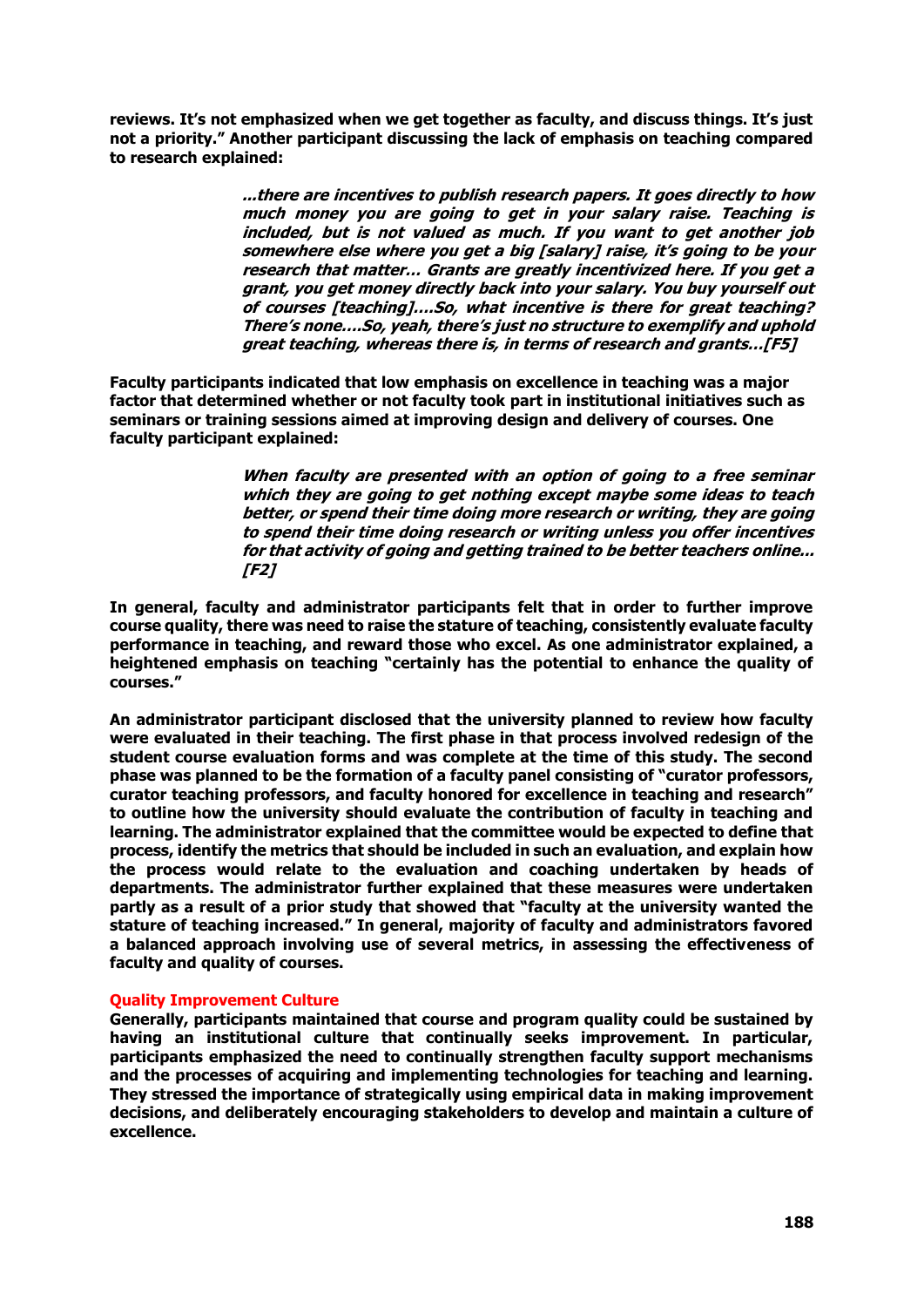#### **Enhance Faculty Support**

**Faculty and administrator participants expressed the need for further enhancement of faculty support, especially with regard to providing faculty with opportunities to improve their skills in teaching online. Faculty also stressed on the need to be provided with ondemand support and opportunities to share information pertaining to online teaching among themselves.**

#### **Provide faculty with opportunities to improve online pedagogy**

**A faculty participant suggested that the university should consider providing training in online teaching pedagogy for interested faculty and all graduate teaching assistants prior to their teaching online. The participant argued that since online teaching is fairly new, many members of faculty have little or no experience in teaching online courses and so might teach them the way they best know how - like on-campus courses. Noting that learning management systems do not necessarily have all the features that an online instructor might want to use in teaching, he also argued that faculty need to be provided with support in learning new technologies that could be useful in delivery of instruction as well as in keeping current with these technologies.** 

**Some administrator participants also discussed the university's future plan to offer more faculty support in design and delivery of courses by establishing a Center for Teaching Excellence and a Summer Institute. The Center for Teaching Excellence is to provide interested faculty with the opportunity to improve their teaching by imparting skills in planning, design, and delivery of technology enhanced courses. The Summer Institute would give faculty ample time to develop online courses and programs during the institution's summer break. Faculty across departments and disciplines participating in the Summer Institute would be paid to work with expert course designers to develop online courses and programs. This "immersion experience", it was hoped, would provide skills and knowledge in course design as well as "create opportunities for inter-disciplinary collaboration across courses and curriculum."**

#### **Provide support on demand to faculty**

**An issue that frequently emerged was the feeling by faculty that there was a lot of demand for their time. Faculty participants indicated that normally, their time schedules are not very flexible. They therefore found it difficult to take advantage of institutional support initiatives such as training sessions which were offered on fixed schedule basis. As such, they proposed that pedagogical and technical support be provided at the college level. Noting that some schools and colleges of the university already had such support, one participant expressed:** 

> **Instead of everyone going out to a central place for training, I would really support expanding the e-learning specialists program where an e-learning specialist who can work closely with faculty, is provided to each college. I think it is done to some extent, but there is need for closer technical support in terms of learning technologies and how they can enhance effective teaching and learning. Our college does not have one of these elearning specialists... [F1]**

#### **Another participant calling for support on demand explained that:**

**Anything that's called support is going to take time. So, I think having folks [support] available when faculty have questions is really important. So, if I decide I want to use Tegrity, then is there somebody who could show me how to do that. But my guess is that's the kind of thing that faculty are going to be way more available to do than… 'we've scheduled something from twelve to two [12pm -2pm] on Friday afternoons'… that's harder for folks [F5].**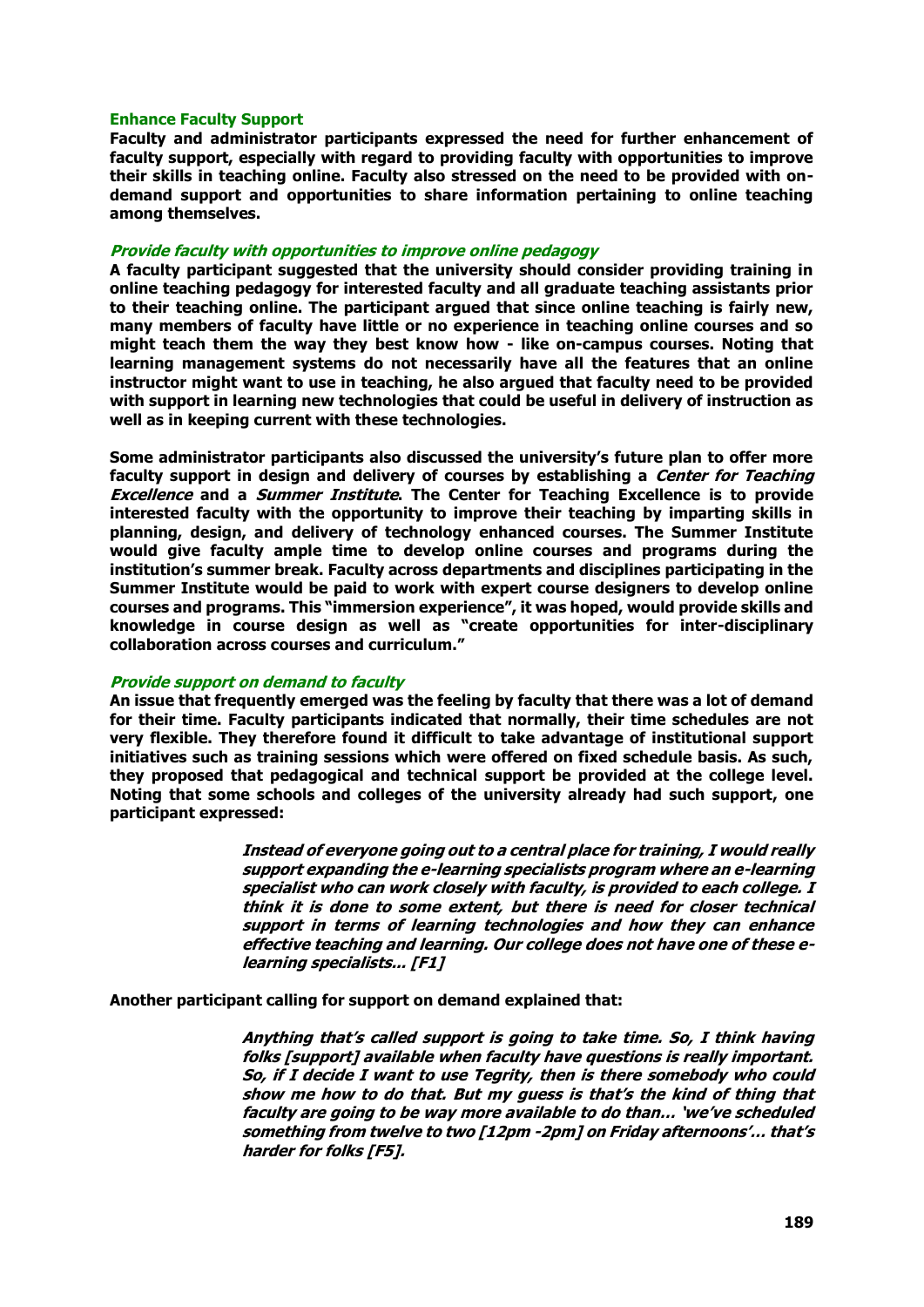## **Improve on strategies for sharing information among faculty**

**Majority of faculty participants were aware that the university provided opportunities for faculty and external experts to share their experience and expertise in use of technology in teaching and learning, but they thought that such initiatives needed to be improved. For example, one participant claimed that training sessions were "often set up where someone describes something they do rather than 'here is how you do it' and giving you a take away so that you can actually do it..." Another participant talked of the need to invite renowned national experts on learning technologies on regular basis to interact closely with faculty at college or departmental level, over a reasonable period. She thought that inviting these experts to present in one session during training seminars or conferences organized at the university, might not be effective. Another participant proposed that a portal be developed for show-casing new learning technologies or sharing strategies for teaching and learning with technology, that have worked in the past. She suggested that the portal should also be a repository for material that inform faculty on how to use various technologies in teaching, so that "you [faculty] do not need to always go to a workshop or to have someone to help you." Explaining the value of sharing such information, one participant said that without it "you tend to only use what you know."** 

#### **Optimize Class Size**

**Faculty participants expressed the need for improved communication between administrators and faculty at departmental level, regarding the number of students in a course. They felt that there was need for putting a cap on the maximum number of students per course based on the nature of the course and desired learning outcomes. They felt that having a large online class can negatively impact their teaching and subsequently, course quality. One faculty participant said:**

> **I think course enrolments need to be held down instead of jerking up…instead of getting as many students into each course as they possibly can. There needs to be caps on course size based on what can be effective for that particular course. ….there needs to be caps on course size that are based on learning outcomes, not just money...[F1]**

**Commenting on online course size, another participant suggested that departments find ways to "keep them small and manageable."** 

#### **Improve the Process of Acquiring and Using Teaching and Learning Technologies**

**An issue that arose severally during interviews with administrators was the need for the university to improve its process for acquisition and implementation of teaching and learning technologies and other innovations in education. One administrator said:**

> **I would love to see better and clearer mechanisms for technology innovation. I think that is something we don't have a very clear way for faculty members or for anybody to be able to explore new technologies, to look at them from lots of different perspectives and to get them accepted for use at the university…[A5]**

**The administrator added that before any technologies could officially be accepted for use in teaching and learning at the university, they ought to be screened and cleared on such pertinent issues as security, Family Educational Rights and Privacy Act (FERPA) concerns, licensing issues, and on Americans with Disabilities Act (ADA). She argued that the whole process of clearance, including application for funding for technology acquisition, needed to be made clearer to the university community. Some faculty participants also expressed concern over the existing bureaucracy in those processes at the university.** 

**Another issue that some faculty participants raised was the need to promote use of technology including web-based technologies in courses delivered in all formats, not just in online courses. They argued that to make it easier and seamless for students and faculty to migrate from face-to-face modes of instruction to VLEs, the university should consider**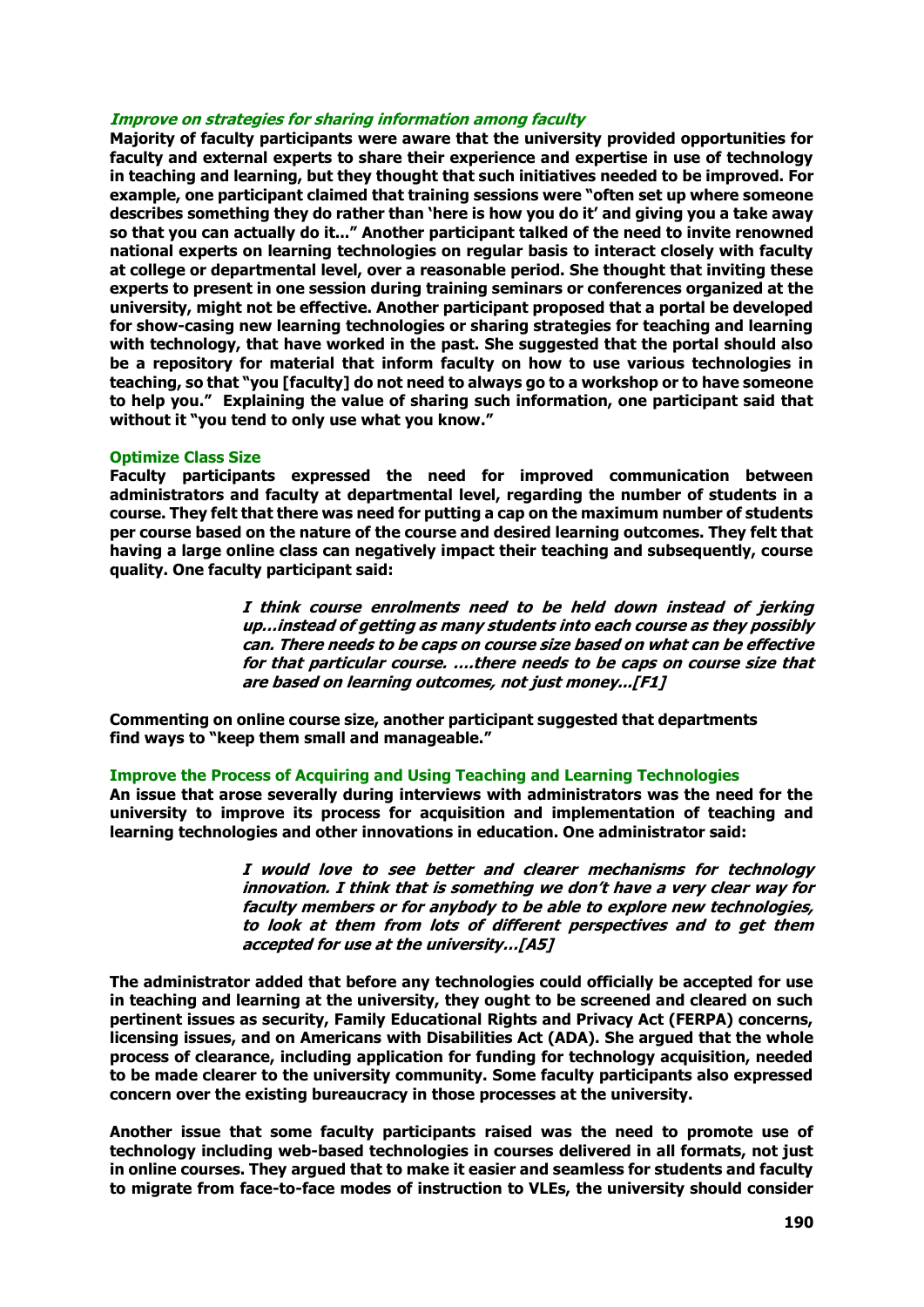**intensifying its campaign to promote relevant use of web-based technologies such as Web 2.0 tools and applications in courses that are online, face-to-face, or those delivered in both formats (hybrid). They opined that motivating faculty who teach only face-to-face courses to adopt and implement web-technologies, for certain course tasks, would enable them and their students to gradually become more comfortable with use of technology in teaching and learning. One participant who also taught face-to-face courses explained how she ensured that she used some web-applications in each of her on-campus courses. She said:**

> **I think that online and on-campus courses should not be made to look like they are too separate. There ought to be a flow… So, for instance, with my campus courses, we still have a course site. We still use VoiceThread. You know, during a snow day, we still meet, we just meet online... [F3]**

**However, to ensure ease of access, she stated that such technologies should be compatible with a wide variety of devices including portable ones, such as smart phones and tablets that gave students the flexibility to access course content from multiple locations.** 

#### **Make Strategic Use of Data**

**This strategy was uniquely advanced by administrator participants. They felt that there was need to enhance the use of data to support decision making, especially pertaining to improving teaching and learning. In particular, they highlighted the need for the university to use results from studies on improving teaching and learning i.e. 'scholarship of teaching'; to utilize learning analytics; and to encourage faculty to optimally utilize existing course quality improvement mechanisms such as student course evaluations and course quality standards.**

## **Encourage 'scholarship of teaching'**

**Two administrator participants mentioned that the university planned to intensify its efforts to encourage faculty to conduct empirical research related to improving teaching and learning, and to publish their results. They said that doing so would provide administrators with verifiable data that they could use to make decisions in such areas as faculty support and acquisition of teaching and learning technologies. Administrator participants indicated that studies on how the use of specific computer tools and applications might have impacted learning outcomes, effects of course redesign, or other issues encountered in use of learning technologies at the university, might be useful in guiding them to make decisions on related matters. One administrator explained that one of the challenges that the university faced was lack of "appropriate ways to intentionally assess accurately, how use of educational technologies was impacting teaching and learning". He gave an example of an application called Tegrity that the university had acquired to allow faculty to electronically capture lectures and provide them online, saying that he was unaware of how students utilized that application and the impact it had on learning outcomes.**

# **Incorporate the use of learning analytics**

**Two administrator participants expressed the need to rely more on the use of data to support strategic decision making in relation to technology utilization in teaching and learning. They opined that having adequate information on such elements as the number of online courses on offer every semester, the types of computer tools and applications used in these courses and their usage patterns, could be useful in identifying issues arising from their use. Reports on usage patterns could provide symptoms of potential problems in learner retention and persistence, or even to identify difficulties in use of these technologies. Analysis of these data could be useful to university administrators in making decisions and optimizing service delivery in such areas as faculty support and student support. For example, the university might opt to improve support on technologies that faculty and students have difficulties using or to withdraw support on technologies that are no longer optimally utilized. One administrator revealed that the university was in the process of implementing a tool called 'Starfish' to provide on-demand learning analytics. Nonetheless, majority of the administrator participants were of the opinion that existing**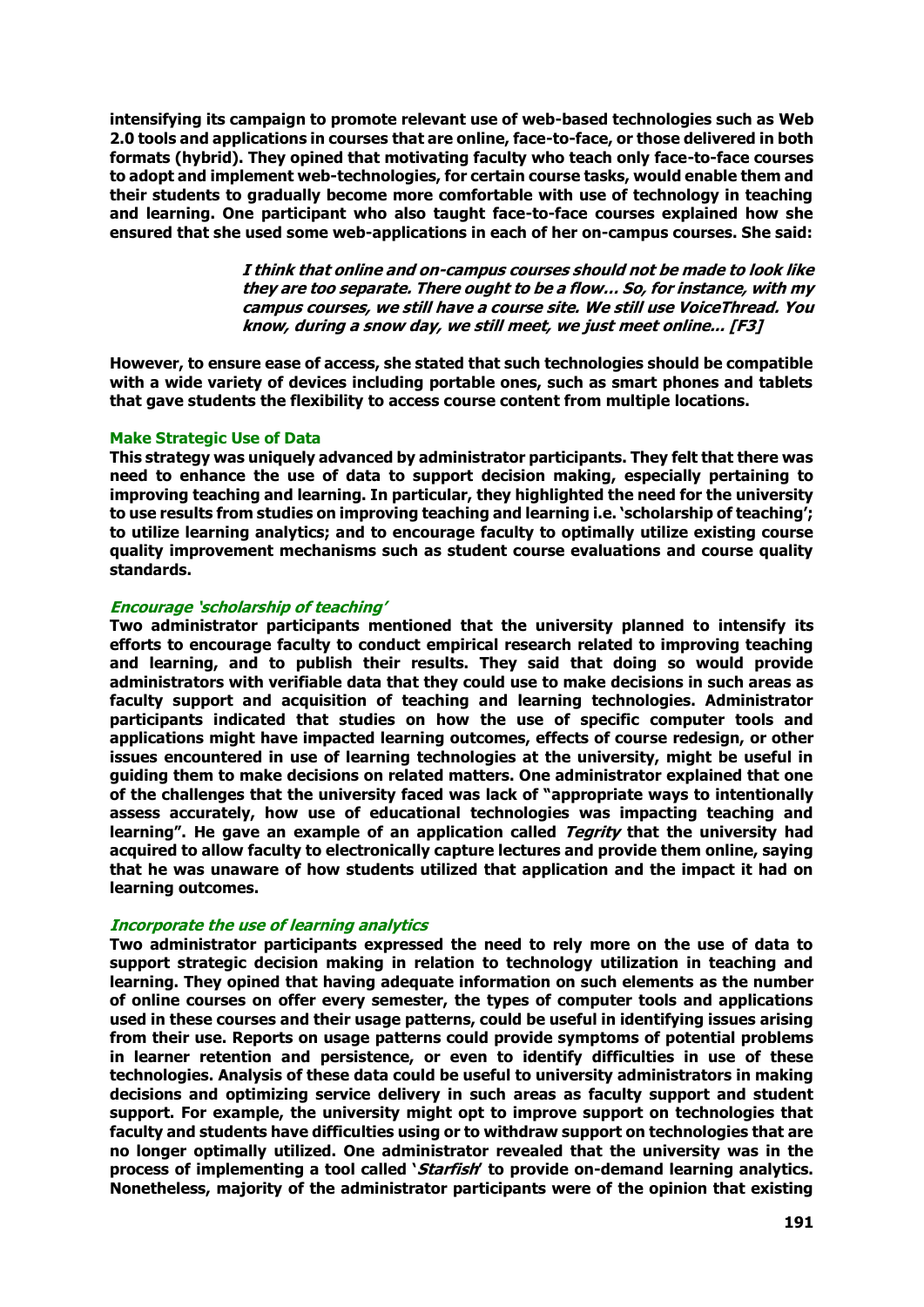**faculty support initiatives and course quality improvement mechanisms were not optimally utilized. One participant said:** 

> **I would like to see more widespread culture of quality assessment in general… that people are interested in looking at online courses from all pieces of information such as student course assessment, Quality Matters Standards, research data… there are lots of pieces of data out there. We would love to see more discussion of that and more thoughtful application of those in [course] quality assessment across the university. [A5]**

**She further discussed the need for discussion and encouragement at the departmental level for faculty and all concerned to better utilize the available course quality assessment and enhancement mechanisms. She emphasized that using several of the available assessment techniques gives a more wholesome picture of course quality.** 

## **Develop and Nurture a Culture of Continual Improvement**

**Participants generally felt that the institution should: 1) initiate and maintain an agenda of searching for and implementing course quality improvement opportunities; and 2) identify the things that work well that it should continue to do, those that don't work well that it should stop doing, and those that would really work that it is not doing at all. Stakeholders such as faculty and administrators should then make every effort to find the best, most effective way to improve on a continual basis, at the course, program, and the institution levels. Faculty should also be encouraged to maintain a culture of continuous professional growth and development.** 

**Administrator participants expressed the need for regular assessment to ensure that the university was using "appropriate technologies in the best way possible to support student learning", and engaging in a "continuous process of improving, updating, and enhancing." One administrator expressed the need for the university to consider the following pertinent issues:**

> **What are the things that work really, really well that we [university] should continue to do? What are the things that don't work well that we should stop doing? What are the things that would really work that we are not doing at all? …the answers to those questions differ from course to course and from instructor to instructor. As a campus, we've got to find the best, most effective way for us to ask and answer those questions on a continual basis… [A2]**

**Another administrator said that on matters pertaining to quality improvement, the university leaders ought to "work at it all the time" stating that they could never say "we are done", especially because technology keeps on changing.** 

**Administrators were also in agreement that maintaining a culture of continual improvement requires determination and the will to find means to overcome challenges. They mentioned three main challenges that the university faced in attempts to improve course and program quality. These were:**

- **Limited resources – administrators expressed concern that budget cuts in previous years and the likelihood that the trend of reduction in available funds was expected to continue, might have negative impact on some university plans to improve course quality.**
- **Difficulties in striking a balance between academic freedom of faculty on the one hand, and the need to optimally utilize available mechanisms of course quality improvement and also meet quality expectations of external stakeholders - such as the community - on the other hand.**
- **Faculty resistance – in addition to faculty desire to exercise their academic freedom, some administrators claimed that there were some faculty who do not**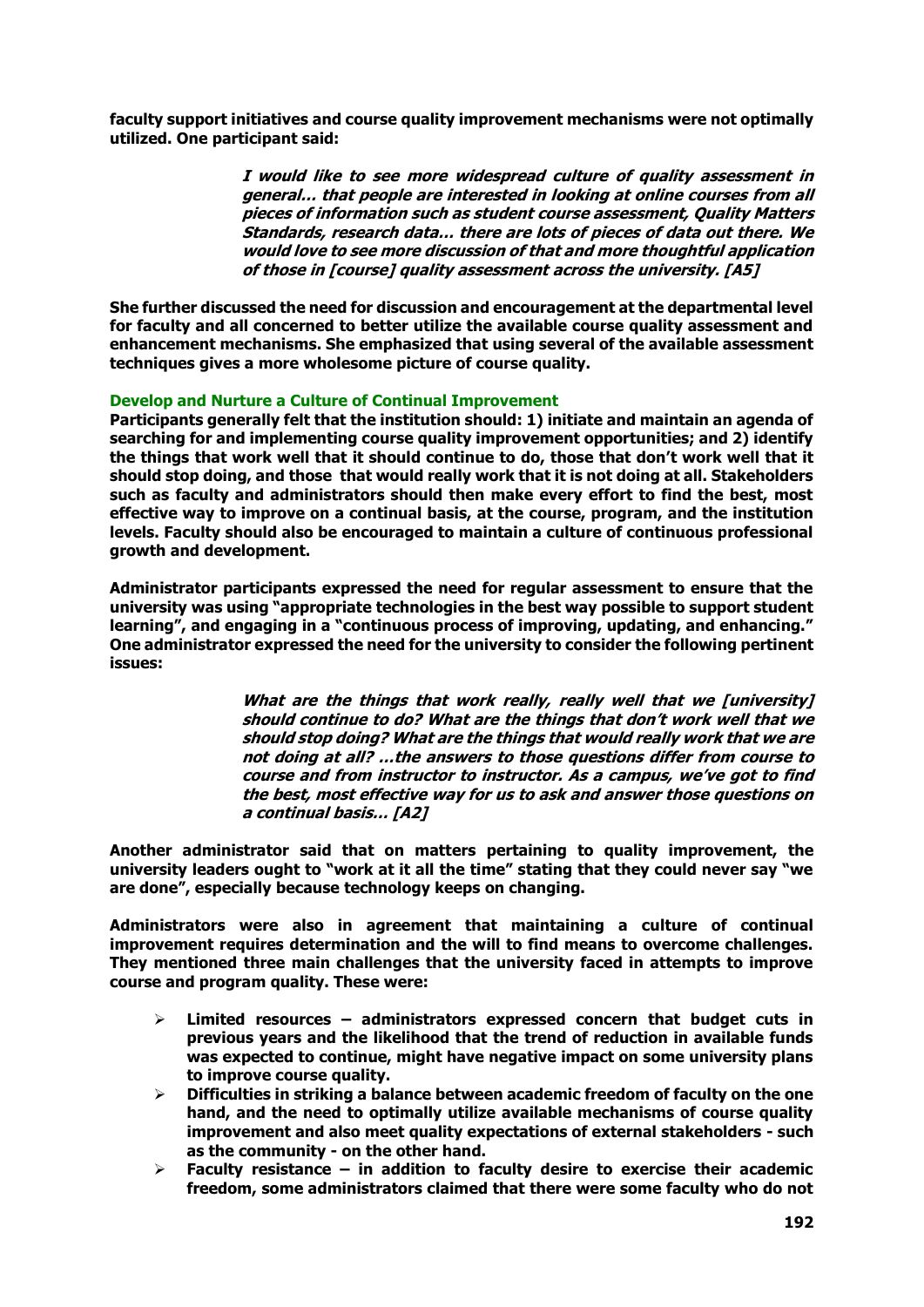**accept that they need guidance to effectively perform their teaching roles, and that even providing incentives to them does not necessarily guarantee that they will participate in course quality improvement initiatives.** 

# **SUMMARY OF PERCEIVED CHALLENGES AND RECOMMENDED SOLUTIONS**

**Table 3 below summarizes the emergent challenges and the main solutions suggested by participants.** 

# **Table 3. Perceived Faculty Challenges in Design and Delivery of Quality Online Courses and Proposed Solutions**

| <b>Challenge</b>                                                                                             | <b>Proposed Solutions</b>                                                                                                                                                                                                                                                                                                                                                                                                                                                                                                                                                    |
|--------------------------------------------------------------------------------------------------------------|------------------------------------------------------------------------------------------------------------------------------------------------------------------------------------------------------------------------------------------------------------------------------------------------------------------------------------------------------------------------------------------------------------------------------------------------------------------------------------------------------------------------------------------------------------------------------|
| <b>Limited opportunities for</b><br>understanding learners and<br>their learning needs                       | • Encourage faculty to provide for and encourage occasional audio-<br>visual synchronous meetings (virtual office hours) with individual<br>students.<br>• Utilize collaborative group work where the nature and structure<br>of the course allows. Doing this enables students to learn from<br>each other rather than relying heavily on the course instructor.<br>• Encourage faculty to use computer tools and applications that<br>support virtual communication and interaction, and support them<br>in acquiring, adopting, and utilizing those technologies.         |
| <b>Impact of large online class</b><br>sizes on course quality                                               | • Encourage open communication at departmental and higher<br>levels in determining the optimum number of learners in each<br>course that retains the economic viability of the course and does<br>not hinder achievement of desired learning outcomes.                                                                                                                                                                                                                                                                                                                       |
| <b>Need for faculty to have</b><br>technical and pedagogical<br>skills relevant for teaching<br>online       | • Provide paid 'course free hours' to faculty who are tasked to<br>design a new course or to redesign a course.<br>• Provide training opportunities that are customized to the needs<br>of faculty.<br>• Provide adequate technical and pedagogical support on demand.<br>• Encourage faculty to proactively seek feedback from students<br>about 'what works and what does not'.                                                                                                                                                                                            |
| Perceptions that teaching of<br>online courses is time<br>intensive                                          | • Provide adequate technical support and pedagogical support on<br>demand<br>• Ensure class sizes are at a level that allows effective instruction<br>i.e. ensure that institutional economic needs do not override or<br>sacrifice course quality through enrollments that overload course<br><b>instructors</b><br>• utilize collaborative group work where the nature and structure<br>of the course allows<br>• provide opportunities for faculty who teach online courses to<br>share information and experiences related to improving teaching<br>and learning on VLEs |
| <b>Course management systems</b><br>have limitations that impact<br>the quality of online course<br>delivery | provide adequate support to faculty in selecting and utilizing<br>$\bullet$<br>computer tools and applications that fit their preferred<br>instructional strategies and overall teaching philosophy<br>• Provide, as much as possible, the latest versions of LMS used at<br>the institution.<br>• Encourage and support faculty to use a variety of computer tools<br>that support achievement of desired learning outcomes.                                                                                                                                                |
| Keeping updated with rapidly<br>changing learning<br>technologies                                            | • Facilitate faculty with support that promotes their efforts to<br>explore, experiment with and learn to use newer, innovative<br>technologies. Such support could be technical, financial, or<br>provision of relevant information sources.                                                                                                                                                                                                                                                                                                                                |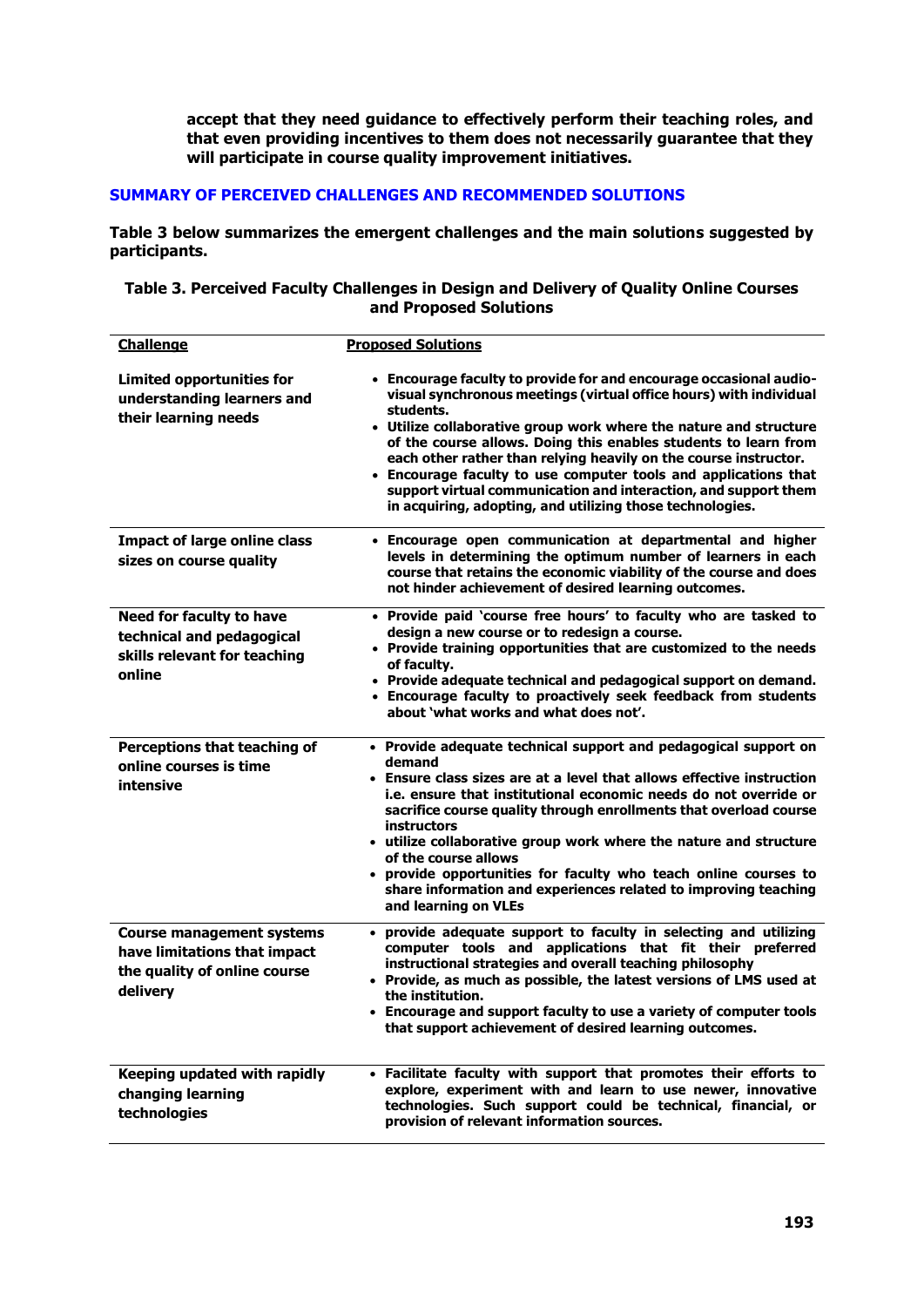| <b>Challenge</b>                                                                                                                 | <b>Proposed Solution</b>                                                                                                                                                                                                                                                                                                                                                                                                                                                                                                                                                                                                                                        |
|----------------------------------------------------------------------------------------------------------------------------------|-----------------------------------------------------------------------------------------------------------------------------------------------------------------------------------------------------------------------------------------------------------------------------------------------------------------------------------------------------------------------------------------------------------------------------------------------------------------------------------------------------------------------------------------------------------------------------------------------------------------------------------------------------------------|
| Lack of adequate<br>institutional processes and<br>funding to support<br>acquisition and maintenance<br>of learning technologies | • Provide clear guidelines on how faculty can request for computer<br>tools or applications for teaching and learning<br>• Institution should consider negotiating for site licenses and student<br>prices with vendors of computer tools or applications that support<br>teaching and learning.<br>• Provide funding for acquisition of computer tools or applications<br>that faculty might want to use to augment $-$ or to add to $-$<br>technologies already acquired and supported by the institution.<br>Consider assessing the effectiveness of technologies already<br>acquired, for example, using learning analytics, to ensure cost-<br>efficiency. |
| Difficulties in observing and<br>assessing practical<br>application of knowledge<br>gained in VLEs                               | Where distance is an issue, initiate agreements with qualified third<br>parties who will assess application of practical knowledge, on<br>behalf of the instructor and the institution offering the course.<br>• Where technology infrastructure and nature of the course allows,<br>use appropriate online applications that facilitate real-time<br>observation of a student.                                                                                                                                                                                                                                                                                 |
| <b>Feelings of isolation and</b><br>limited opportunities for<br>exchange of information with<br>colleagues                      | • Institution to consider providing means by which faculty teaching<br>online courses can share information and experiences related to<br>professional development, and actively encourage them to<br>participate in such initiatives.                                                                                                                                                                                                                                                                                                                                                                                                                          |

# **DISCUSSION AND CONCLUSION**

**Three broad categories of the major challenges encountered by faculty in the design and deliver of online courses emerged in this study. These related to: 1) proximity to learners; 2) teaching load; and, 3) faculty support. A general inference that one could make from this finding is that these challenges could have some relationship with perceptions of course quality, as explained here below. Difficulties in getting to adequately understand learner needs in a virtual environment impacts faculty perceptions of their ability to design quality courses and quality teaching and learning processes. For example, inability to sufficiently understand learner needs might lead to instruction design that does not adequately address learners learning needs, while difficulties in assessing practical application of knowledge may impact faculty ability to assess attainment of course objectives.** 

**Faculty suggested that teaching overload can impact processes that have a bearing on online course quality. For example, they indicated that large class size is a challenge because it negatively impacts elements of course processes such as creation of a cohesive community of learners and ability to provide adequate faculty feedback to all learners. Faculty perceptions of overload might also indicate administrative lack of adequate dialogue with faculty on optimal class size and instead opting for better income that larger classes generate. Similarly, the perception by faculty that an online course requires more time than does a similar face-to-face course might be indicative of lack of appropriate faculty support, which could impede the ability of faculty to implement quality course processes. Even though administrators indicated their awareness of the importance of faculty support in providing quality online courses, faculty and administrators appeared to have differing concepts of what is effective faculty support. A mismatch between the support that faculty need and the support provided by the university may impact their ability to design and deliver courses that facilitate achievement of students' educational goals.** 

**The solutions proposed for alleviating perceived challenges in the design and delivery of quality online courses suggests that creating an institutional mission and culture that recognizes faculty support needs, as well as promoting excellence in teaching and encouraging continuous improvement in elements of course design, course processes, and**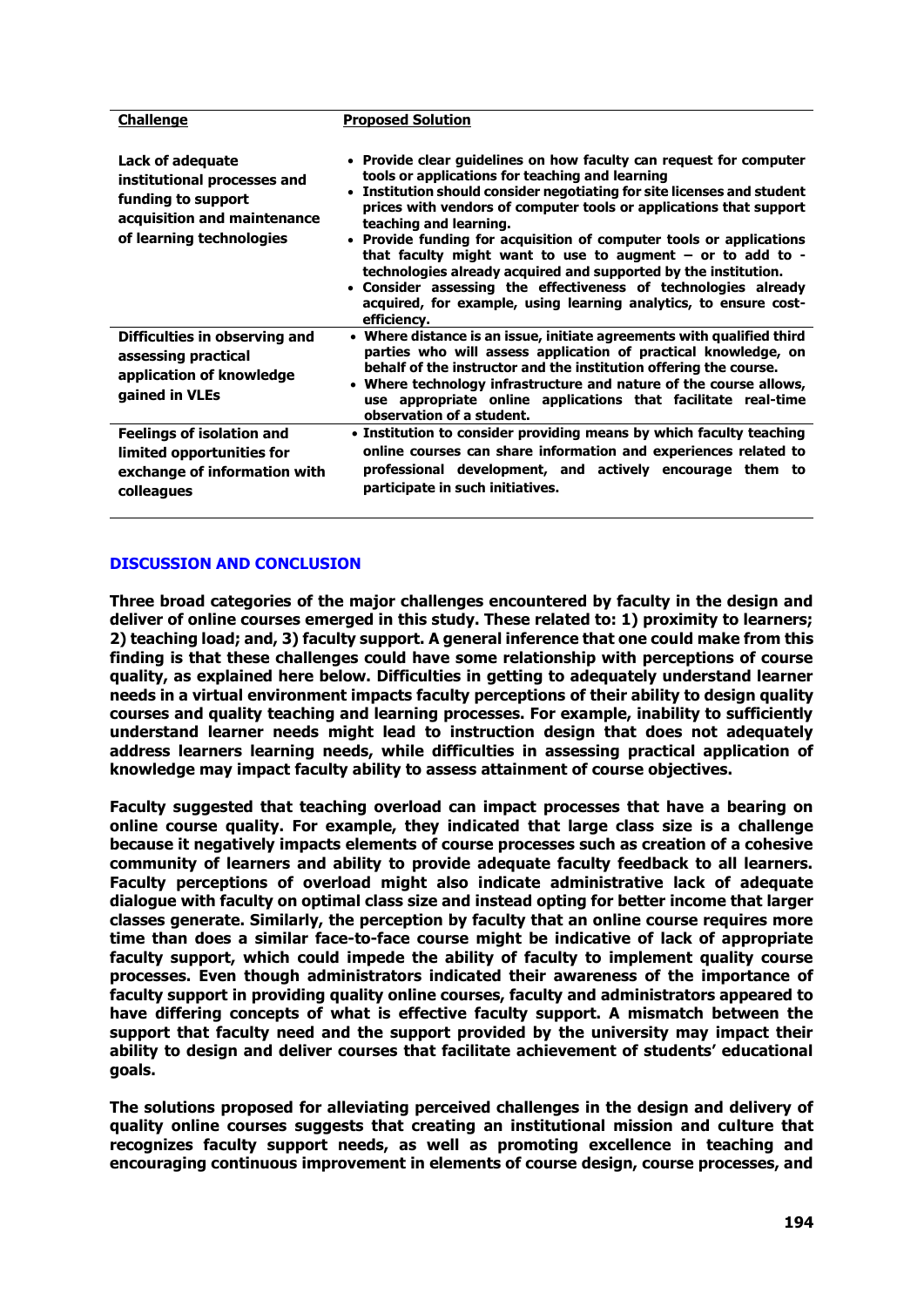**infrastructure to support online courses, could positively impact faculty perceptions of course quality.** 

**Two issues related to course quality spontaneously emerged from this study: 1) the relative importance of teaching versus research in assessing faculty performance; and 2) academic freedom of faculty. Both of these issues were found to be related to faculty awareness and willingness to participate in course quality improvement initiatives. Faculty reported not feeling motivated to excel in teaching, since doing so was not given much credit compared to conducting research, in assessing their overall performance. In that regard, some faculty participants indicated that they did not pay much attention to institutional course quality improvement initiatives. Faculty comments that use of course quality standards might not be in line with their teaching philosophy and could impact their academic freedom calls for improved dialogue between academic administrators and faculty. Additionally, administrators need to have clear and effective strategies of communicating to faculty about the various course quality improvement initiatives that they have instituted, and the benefits that faculty gain by participating in them. In assessing faculty performance, the stature of excellence in teaching should be high enough to motivate faculty to engage in and actively utilize course quality improvement initiatives. HEIs should also consider developing and using balanced, multiple-measure faculty performance assessment criteria, that as much as possible takes into consideration the interests of main stakeholders, as pertains to course and program quality.** 

**In conclusion, as demand for online courses continues to grow and technology gradually improves to provide better opportunities for online interaction, HEIs will be under pressure to offer or to continue to offer online courses that meet stakeholders' quality requirements in an effective and efficient manner. It is important for providers of online courses to realize the critical role that adequate faculty support plays in ensuring course quality. In order to develop and maintain effective faculty support strategies and systems, HEIs need to continually assess the challenges that faculty face in design and delivery of courses through VLEs, and to prioritize efforts to remediate them.** 

# **BIODATA and CONTACT ADDRESSES of AUTHOR**



**Francis KIBARU is the Head of the Department of Information and Communication Technology at the Commission for University Education, Kenya. Dr. Kibaru gained his Ph.D. in Learning Technologies in December, 2013. His academic interest areas are human-computer interaction, elearning, technology usability, open and distance learning, and electronic performance support systems. He has over than fourteen articles published in refereed journals and proceedings of international academic conferences.** 

**Francis KIBARU Department of Information and Communication Technology Commission for University Education Redhill Rd, off Limuru Rd, Gigiri PO BOX 54999 00200 Nairobi, Kenya Phone: + 254 (20) 7205250; 0726-445566; 0780-656575 Email: [fkibaru@cue.or.ke](mailto:fkibaru@cue.or.ke)**

# **REFERENCES**

- **Allen, I.E. & Seaman, J. (2017). Digital learning compass: Distance education enrolment report 2017.**
- **Baran, E. & Correia, A. P. (2014). A professional development framework for online teaching. Techtrends, 58, 96-102. doi:10.1007/s11528-014-0791-0.**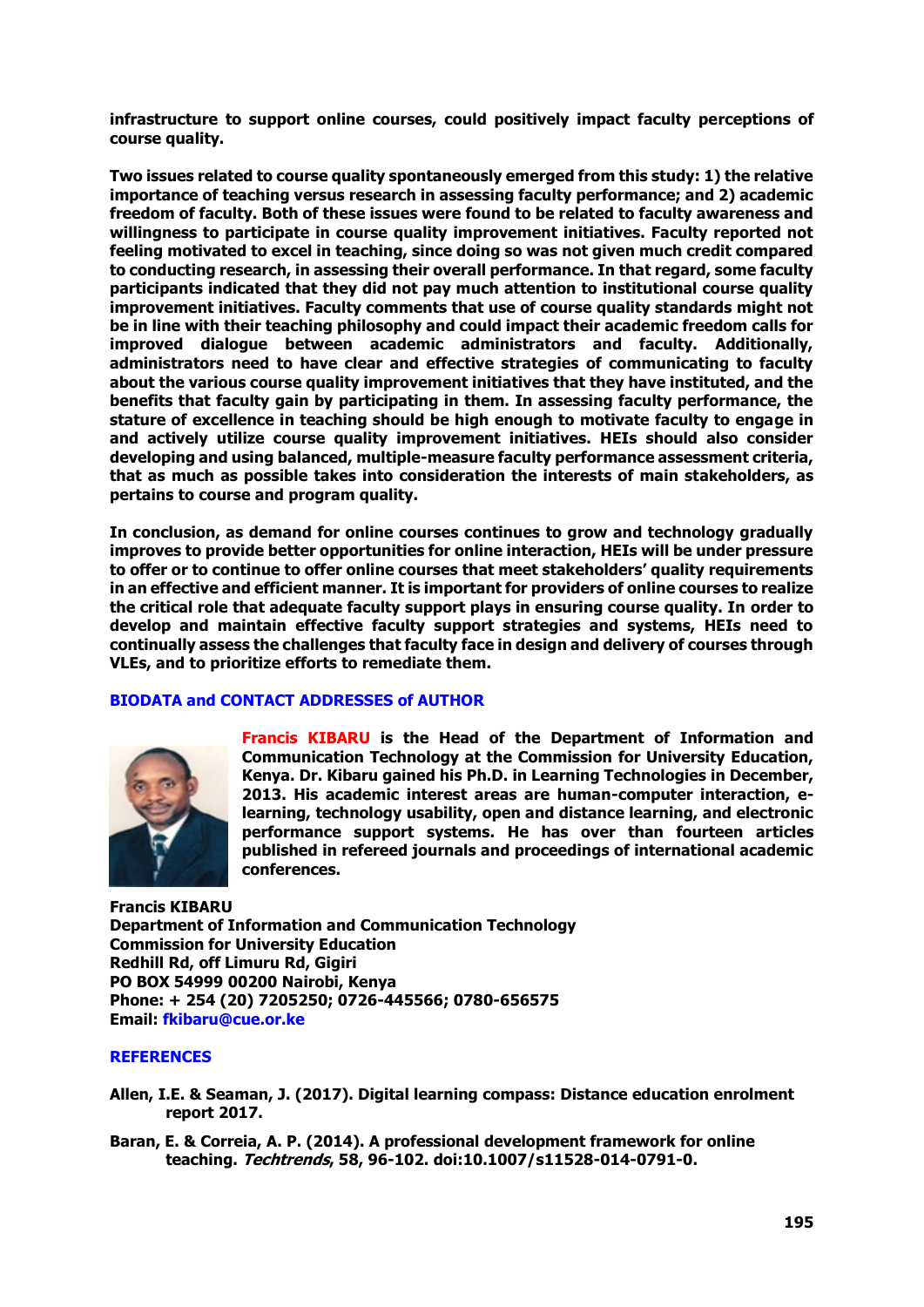- **Berge, Z.L. (1995). Facilitating computer conferencing: Recommendations from the field. Educational Technology. 35(1) 22-30.**
- **Bolliger, D. U., & Wasilik, O. (2009). Factors influencing faculty satisfaction with online teaching and learning in higher education. Distance Education, 30(1), 103-116. doi:10.1080/01587910902845949**
- **Clark, D. B., Tanner-Smith, E. E., & Killingsworth, S. S. (2016). Digital games, design, and learning: A systematic review and meta-analysis. Review of Educational Research, 86(1), 79-122.**
- **Creswell, J.W. (2007). Research Design: Choosing among five approaches. Thousand Oaks, CA: Sage.**
- **Dabbagh, N., & Bannan-Ritland, B. (2005). Online learning: Concepts, strategies, and applications. Upper Saddle River, New Jersey: Pearson Prentice Hall.**
- **Daniel, J. & Uvalic´-Trumbic´, S. (2013) A guide to quality in online learning. Retrieved October 10, 2017 from [http://www.chea.org/userfiles/uploads/A%20Guide%20to%20Quality%20in%](http://www.chea.org/userfiles/uploads/A%20Guide%20to%20Quality%20in%20Online%20Learning.pdf) [20Online%20Learning.pdf](http://www.chea.org/userfiles/uploads/A%20Guide%20to%20Quality%20in%20Online%20Learning.pdf)**
- **Friedman, J. (2017). Five Online Education Trends to Watch in 2017. Retrieved October 20, 2017 from [https://www.usnews.com/higher-education/online](https://www.usnews.com/higher-education/online-education/articles/2017-01-05/5-online-education-trends-to-expect-in-2017)[education/articles/2017-01-05/5-online-education-trends-to-expect-in-2017](https://www.usnews.com/higher-education/online-education/articles/2017-01-05/5-online-education-trends-to-expect-in-2017)**
- **Garza, R. L. (2009). Online education and organizational change. Community College Review, 37(1), 81-101.**
- **Garza, R. L. (2010). Approaching common ground: Defining quality in online education. New Directions for Community Colleges, 150, 89-94.**
- **Gaytan, J. (2015). Comparing faculty and student perceptions regarding factors that affect student retention in online education. American Journal of Distance Education, 29(1), 56-66.**
- **Hunt, D., Davis, K., Richardson, D., Hammock, G., Akins, M., & Russ, L. (2014). It is (more) about the students: Faculty motivations and concerns regarding teaching online. Online Journal of Distance Learning Administration, 17(2).**
- **Jung, I. S. (2008). Quality assurance and continuous quality improvement in distance education. In T. Evans. Haughey, & D. Murphy (Eds.), International handbook of distance education (pp. 609–624). London: Emerald Group Publishing Limited.**
- **Jung, I. S. (2010). The dimensions of e-learning quality: from the learner's perspective. Education Technology Research and Development, DOI:10.1007/s11423-010- 9171-4.**
- **Jung, I. S., Wong, T. M., Chen L., Baigaltugs, S., & Belawati, T. (2011). Quality assurance in Asian distance education: Diverse approaches and common culture. International Review of Research in Open and Distance Learning, 12(6), 63–83.**
- **Kim, K.J., & Bonk, C. J. (2006). The future of online teaching and learning in higher education: The survey says… Educause Quarterly, 29(4), 22-30**

**Ko, S. & Rossen, S. (2010). Teaching online: A practical guide. New York: Routledge**

- **Kolomitro, K., & MacKenzie, L. W. (2017). Using Assessment to Promote Deep and Active Learning in an Online Anatomy Course. The FASEB Journal, 31(1 Supplement), 584-2.**
- **Lieblein, E. (2000). Critical factors for successful delivery of online programs. Internet and Higher Education, 3(3), 161-174.**
- **Lincoln, Y., & Guba, E. (1985). Naturalistic inquiry. New York: Sage.**